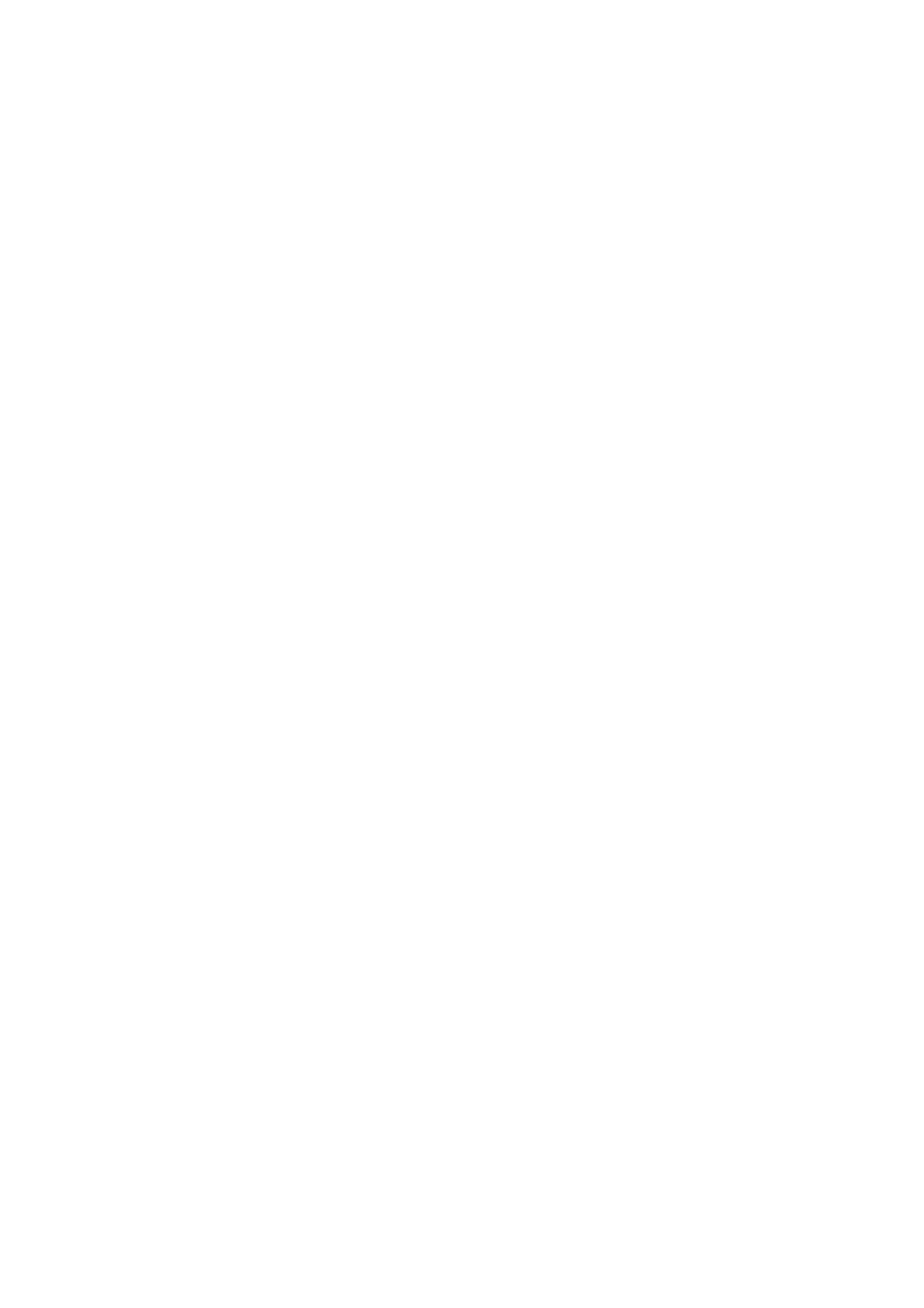# **Executive summary**

AA Contracting Limited (the Company) operates a quarry located at Te Arei Road, in the Waiongana catchment. The Company holds one consent to allow it to discharge treated stormwater and washwater onto land and into the Waiongana River*.* This report for the period July 2011-June 2013 describes the monitoring programme implemented by the Taranaki Regional Council (The Council) to assess the environmental performance of the Company during the period under review, and the results and environmental effects of the Company's activities.

The Company holds one resource consent, which includes a total of 13 conditions setting out the requirements that the Company must satisfy. The consent allows the Company to discharge treated stormwater and washwater from quarry operations into land and into the Mangaoraka Stream.

#### **During the period under review, the Company demonstrated a high level of environmental performance and compliance with the resource consents.**

The Council's monitoring programme for the 2011-2013 period included five site inspections. The monitoring inspections showed that the discharge was within consent limits and was not having an adverse effect on the Mangaoraka Stream.

All settling ponds and drains were adequately maintained by The Company to ensure compliance with consent conditions. As in previous years, the monitoring indicated that the discharge was not having an adverse effect on the Mangaoraka Stream. A review of the Company's updated contingency plan in December 2013 confirmed appropriate measures are in place to mitigate effects of any accidental spillage or discharge of contaminants.

For reference, in the 2011-2013 year, 35% of consent holders in Taranaki monitored through tailored compliance monitoring programmes achieved a high level of environmental performance and compliance with their consents, while another 59% demonstrated a good level of environmental performance and compliance with their consents.

This report includes recommendations for the 2013-2015 monitoring period.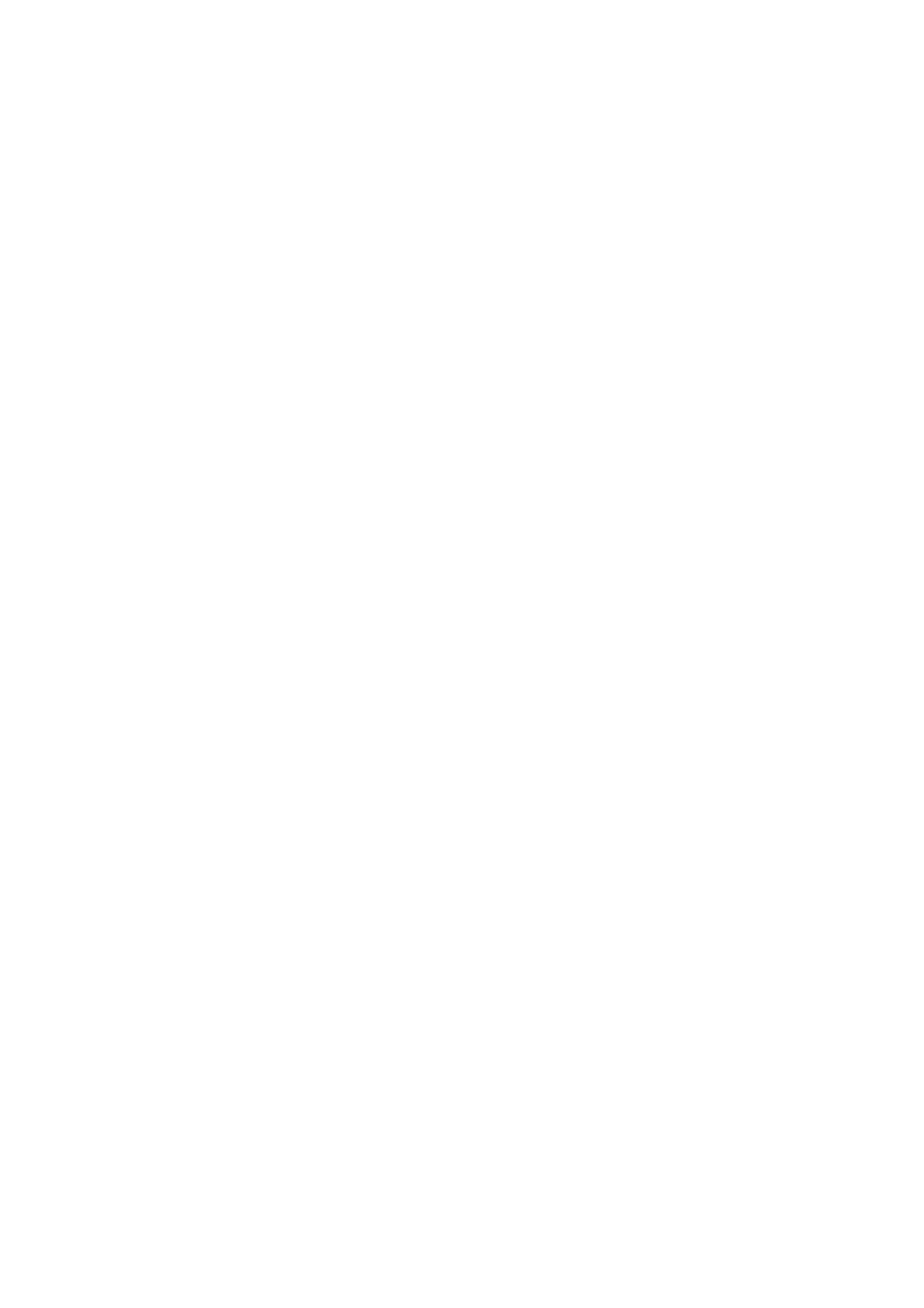# **Table of contents**

|    |                                                                                        |                                                  |                                                                                                   | Page                             |
|----|----------------------------------------------------------------------------------------|--------------------------------------------------|---------------------------------------------------------------------------------------------------|----------------------------------|
| 1. |                                                                                        | Introduction                                     |                                                                                                   | $\mathbf{1}$                     |
|    | 1.1<br>Compliance monitoring programme reports and the Resource<br>Management Act 1991 |                                                  |                                                                                                   | $\mathbf{1}$                     |
|    |                                                                                        | 1.1.1                                            | Introduction                                                                                      | $\mathbf{1}$                     |
|    |                                                                                        | 1.1.2                                            | Structure of this report                                                                          | $\mathbf{1}$                     |
|    |                                                                                        | 1.1.3<br>1.1.4                                   | The Resource Management Act 1991 and monitoring<br>Evaluation of environmental and administrative | $\mathbf{1}$                     |
|    | 1.2                                                                                    |                                                  | performance                                                                                       | $\overline{2}$                   |
|    |                                                                                        | 1.2.1                                            | Process description<br>Background                                                                 | $\overline{4}$<br>$\overline{4}$ |
|    |                                                                                        | 1.2.2                                            | <b>AA Contracting Quarry</b>                                                                      | 5                                |
|    | 1.3                                                                                    |                                                  | Resource consents                                                                                 | $\boldsymbol{6}$                 |
|    |                                                                                        | 1.3.1                                            | Water abstraction permit                                                                          | 6                                |
|    |                                                                                        | 1.3.2                                            | Water discharge permit                                                                            | 6                                |
|    |                                                                                        | 1.3.3                                            | Air discharge permit                                                                              | 7                                |
|    | 1.4                                                                                    |                                                  | Monitoring programme                                                                              | 8                                |
|    |                                                                                        |                                                  | 1.4.1 Introduction                                                                                | $\,8\,$                          |
|    |                                                                                        | 1.4.2<br>1.4.3                                   | Programme liaison and management                                                                  | $\,8\,$<br>$\,8\,$               |
|    |                                                                                        | 1.4.4                                            | Site inspections<br>Chemical sampling                                                             | 8                                |
|    |                                                                                        |                                                  |                                                                                                   |                                  |
| 2. | Results                                                                                |                                                  |                                                                                                   | 9                                |
|    | 2.1                                                                                    | Water                                            |                                                                                                   | 9                                |
|    |                                                                                        | 2.1.1<br>2.1.2                                   | Inspections<br>Results of receiving environment monitoring                                        | 9<br>9                           |
|    | 2.2                                                                                    |                                                  | Register of incidents                                                                             | 10                               |
| 3. | Discussion                                                                             |                                                  |                                                                                                   |                                  |
|    | 3.1                                                                                    |                                                  |                                                                                                   | 11<br>11                         |
|    |                                                                                        |                                                  | Discussion of site performance                                                                    |                                  |
|    | 3.2                                                                                    | Environmental effects of exercise of consents    |                                                                                                   | 11                               |
|    | 3.3                                                                                    | Evaluation of performance                        |                                                                                                   | 12                               |
|    | 3.4                                                                                    | Recommendations from the 2009-2011 Annual Report |                                                                                                   | 13                               |
|    | 3.5                                                                                    |                                                  | Alterations to monitoring programmes for 2013-2015                                                | 13                               |
| 4. |                                                                                        | Recommendation                                   |                                                                                                   | 14                               |
|    |                                                                                        |                                                  | Glossary of common terms and abbreviations                                                        | 15                               |
|    |                                                                                        | Bibliography and references                      |                                                                                                   | 17                               |

Appendix I Resource consents held by AA Contracting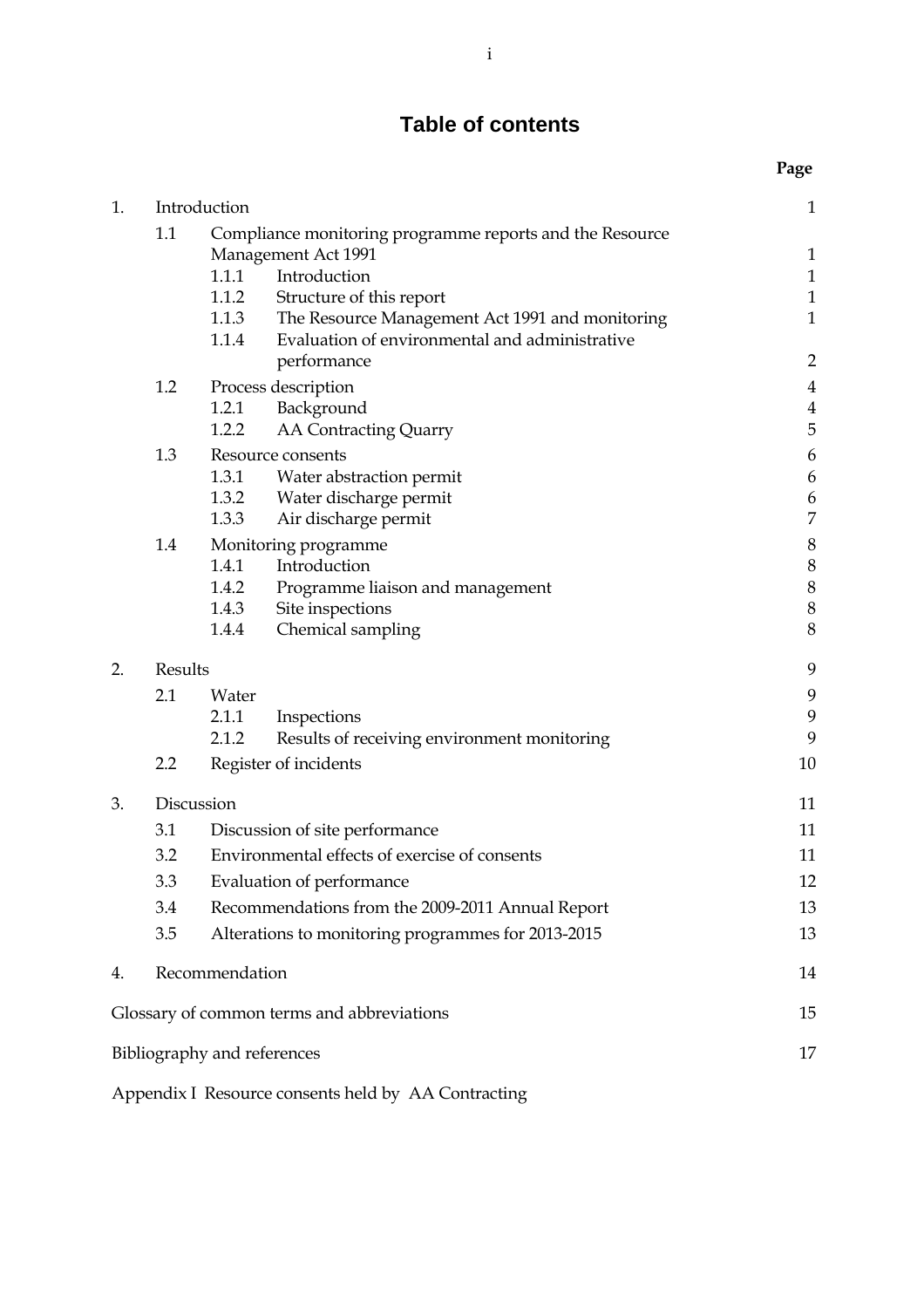# **List of tables**

| Table 1 | Summary of performance for Consent 5651-1 Discharge of        |    |  |
|---------|---------------------------------------------------------------|----|--|
|         | stormwater and washwater to land and to the Mangaoraka Stream | 12 |  |
|         |                                                               |    |  |
|         |                                                               |    |  |

# **List of figures**

| Figure 1 Aerial photo of the company, Te Arei Road quarry site |  |
|----------------------------------------------------------------|--|
| Figure 2 Photo of the main settling pond                       |  |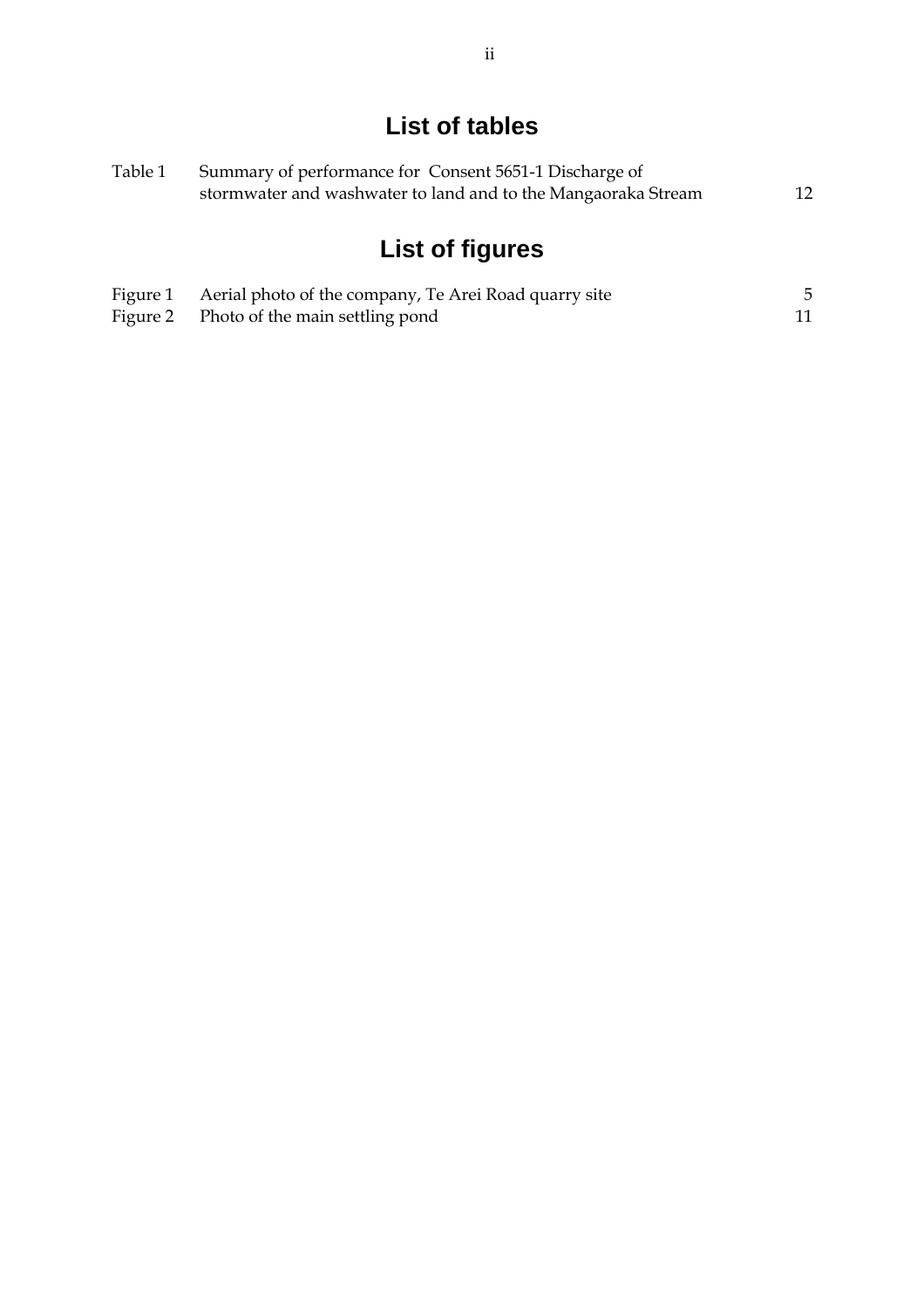# **1. Introduction**

# **1.1 Compliance monitoring programme reports and the Resource Management Act 1991**

### **1.1.1 Introduction**

This report is the Biennial Report for the period July 2011- June 2013 by the Taranaki Regional Council (the Council) on the monitoring programme associated with resource consents held by AA Contracting Limited (the Company). The Company operates a quarry situated on Te Arei Road, Lepperton, in the Waiongana catchment.

One of the intents of the *Resource Management Act 1991* (RMA) is that environmental management should be integrated across all media, so that a consent holder's use of water, air, and land should be considered from a single comprehensive environmental perspective. Accordingly, the Council generally implements integrated environmental monitoring programmes and reports the results of the programmes jointly. This report discusses the environmental effects of the Company's use of water, land and air, and is the tenth combined report by the Council in relation to the Company's activities.

### **1.1.2 Structure of this report**

Section 1 of this report is a background section. It sets out general information about compliance monitoring under the RMA, and the Council's obligations and general approach to monitoring sites through annual programmes, the resource consents held by the Company in the Waiongana catchment, the nature of the monitoring programme in place for the period under review, and a description of the activities and operations conducted in the Waiongana catchment.

Section 2 presents the results of monitoring during the period under review, including scientific and technical data.

Section 3 discusses the results, their interpretation, and their significance for the environment.

Section 4 presents recommendations to be implemented in the 2013-2015 monitoring period.

A glossary of common abbreviations and scientific terms, and a bibliography, are presented at the end of the report.

### **1.1.3 The Resource Management Act 1991 and monitoring**

The RMA primarily addresses environmental 'effects' which are defined as positive or adverse, temporary or permanent, past, present or future, or cumulative. Effects may arise in relation to:

- (a) the neighbourhood or the wider community around an activity, and may include cultural and social-economic effects;
- (b) physical effects on the locality, including landscape, amenity and visual effects;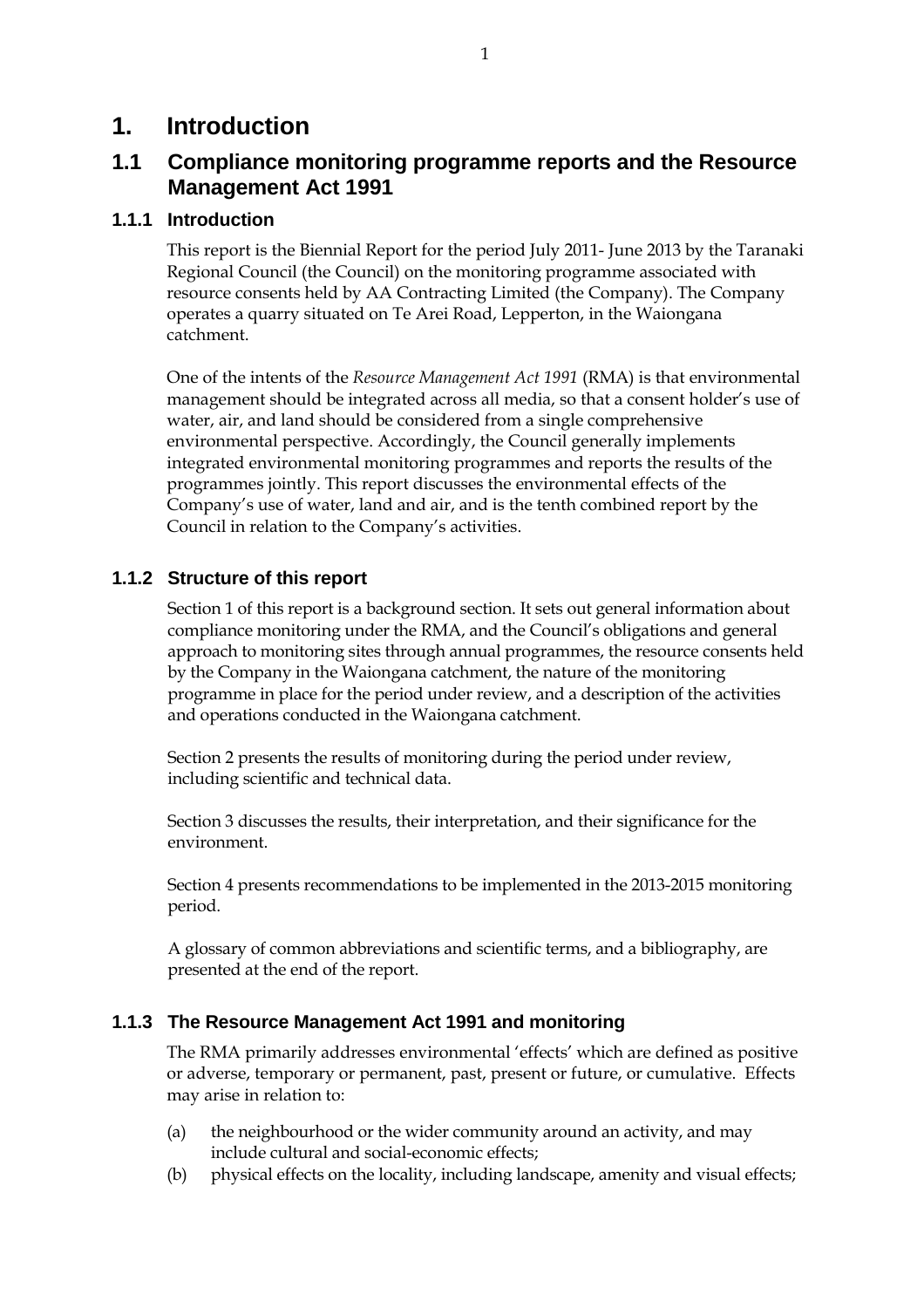- (c) ecosystems, including effects on plants, animals, or habitats, whether aquatic or terrestrial;
- (d) natural and physical resources having special significance (eg, recreational, cultural, or aesthetic);
- (e) risks to the neighbourhood or environment.

In drafting and reviewing conditions on discharge permits, and in implementing monitoring programmes, the Council is recognising the comprehensive meaning of 'effects' inasmuch as is appropriate for each activity. Monitoring programmes are not only based on existing permit conditions, but also on the obligations of the RMA to assess the effects of the exercise of consents. In accordance with section 35 of the RMA, the Council undertakes compliance monitoring for consents and rules in regional plans, and maintains an overview of the performance of resource users and consent holders. Compliance monitoring, including both activity and impact monitoring, enables the Council to continually re-evaluate its approach and that of consent holders to resource management and, ultimately, through the refinement of methods and considered responsible resource utilisation, to move closer to achieving sustainable development of the region's resources.

#### **1.1.4 Evaluation of environmental and administrative performance**

Besides discussing the various details of the performance and extent of compliance by the consent holder/s during the period under review, this report also assigns a rating as to each Company's environmental and administrative performance.

**Environmental performance** is concerned with actual or likely effects on the receiving environment from the activities during the monitoring year. **Administrative performance** is concerned with the Company's approach to demonstrating consent compliance in site operations and management including the timely provision of information to Council (such as contingency plans and water take data) in accordance with consent conditions.

Events that were beyond the control of the consent holder and unforeseeable (i.e. a defence under the provisions of the RMA can be established) may be excluded with regard to the performance rating applied. For example loss of data due to a flood destroying deployed field equipment.

The categories used by the Council for this monitoring period, and their interpretation, are as follows:

#### **Environmental Performance**

- **High** No or inconsequential (short-term duration, less than minor in severity) breaches of consent or regional plan parameters resulting from the activity; no adverse effects of significance noted or likely in the receiving environment .The Council did not record any verified unauthorised incidents involving significant environmental impacts and was not obliged to issue any abatement notices or infringement notices in relation to such impacts.
- **Good** Likely or actual adverse effects of activities on the receiving environment were negligible or minor at most. There were some such issues noted during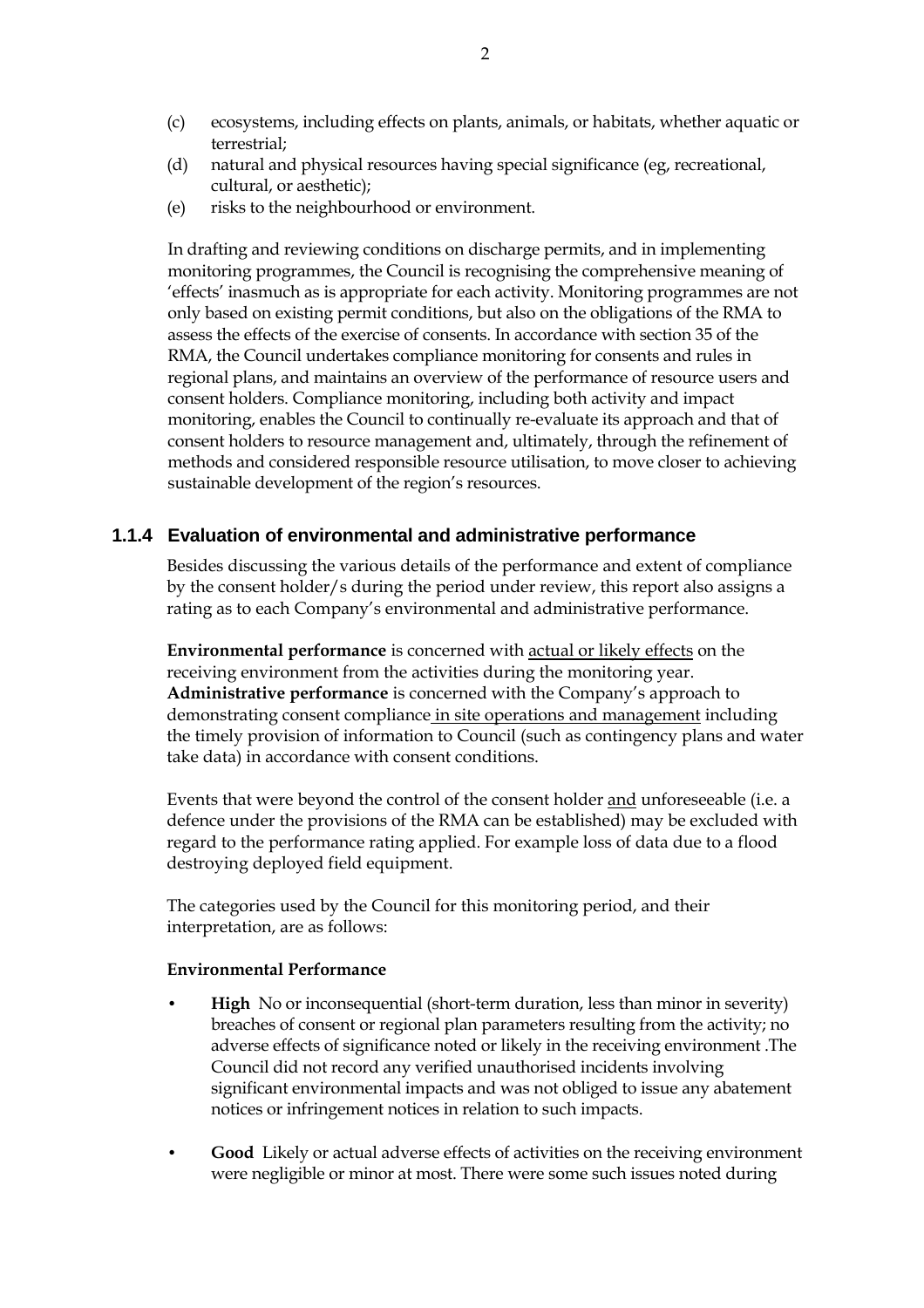monitoring, from self reports, or in response to unauthorised incident reports, but these items were not critical, and follow-up inspections showed they have been dealt with. These minor issues were resolved positively, co-operatively, and quickly. The Council was not obliged to issue any abatement notices or infringement notices in relation to the minor non-compliant effects; however abatement notices may have been issued to mitigate an identified potential for an environmental effect to occur.

For example:

- -High suspended solid values recorded in discharge samples, however the discharge was to land or to receiving waters that were in high flow at the time;
- -Strong odour beyond boundary but no residential properties or other recipient nearby.
- **Improvement required** Likely or actual adverse effects of activities on the receiving environment were more than minor, but not substantial. There were some issues noted during monitoring, from self reports, or in response to unauthorised incident reports. Cumulative adverse effects of a persistent minor non-compliant activity could elevate a minor issue to this level. Abatement notices and infringement notices may have been issued in respect of effects.
- **Poor** Likely or actual adverse effects of activities on the receiving environment were significant. There were some items noted during monitoring, from self reports, or in response to unauthorised incident reports. Cumulative adverse effects of a persistent moderate non-compliant activity could elevate an 'improvement required' issue to this level. Typically there were grounds for either a prosecution or an infringement notice in respect of effects.

#### **Administrative performance**

- **High** The administrative requirements of the resource consents were met, or any failure to do this had trivial consequences and were addressed promptly and co-operatively.
- **Good** Perhaps some administrative requirements of the resource consents were not met at a particular time, however this was addressed without repeated interventions from the Council staff. Alternatively adequate reason was provided for matters such as the no or late provision of information, interpretation of 'best practical option' for avoiding potential effects, etc.
- **Improvement required** Repeated interventions to meet the administrative requirements of the resource consents were made by Council staff. These matters took some time to resolve, or remained unresolved at the end of the period under review. The Council may have issued an abatement notice to attain compliance.
- **Poor** Material failings to meet the administrative requirements of the resource consents. Significant intervention by the Council was required. Typically there were grounds for an infringement notice.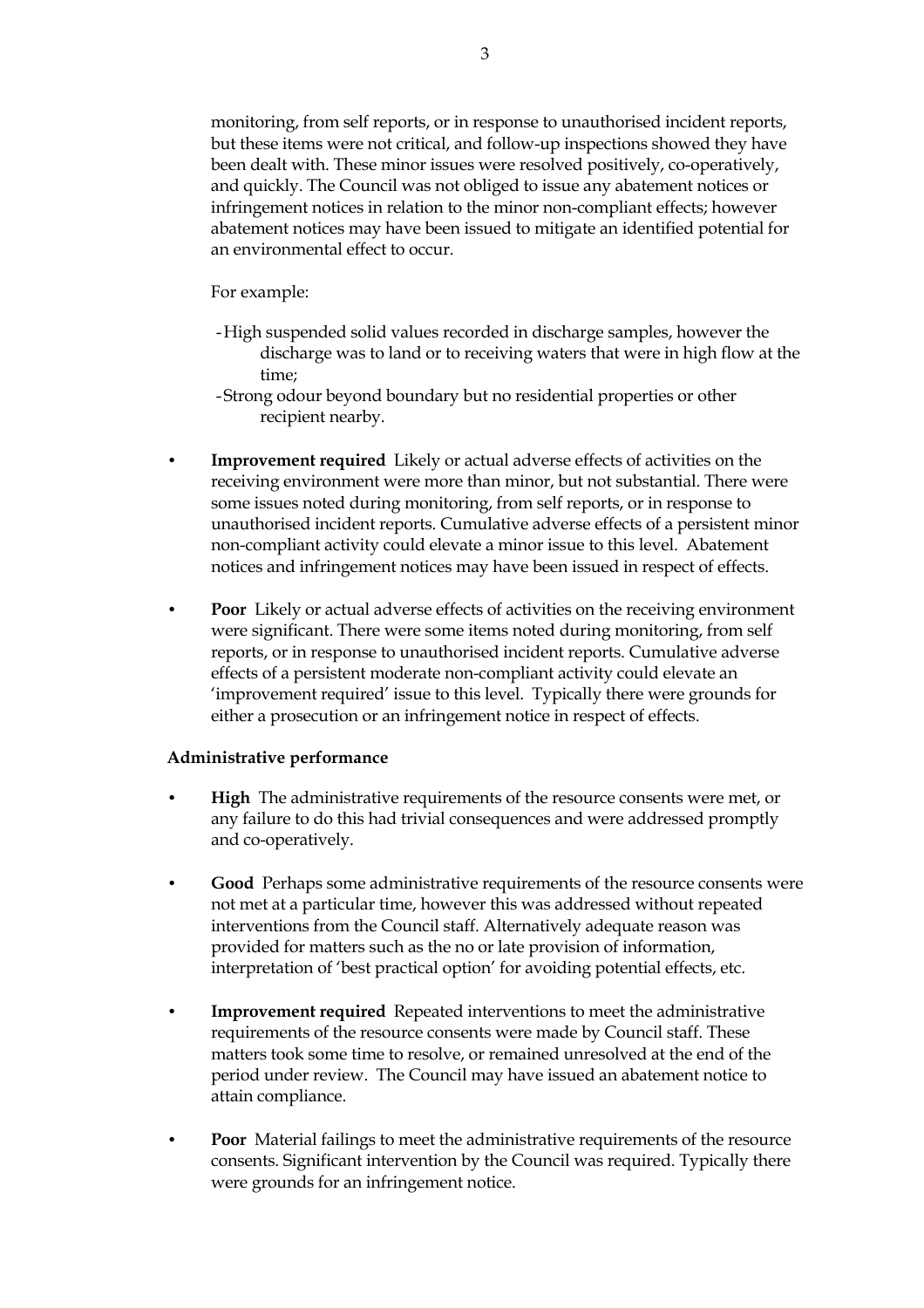For reference, in the 2012-2013 year, 35% of consent holders in Taranaki monitored through tailored compliance monitoring programmes achieved a high level of environmental performance and compliance with their consents, while another 59% demonstrated a good level of environmental performance and compliance with their consents. In the 2013-2014 year, 60% of consent holders achieved a high level of environmental performance and compliance with their consents, while another 29% demonstrated a good level of environmental performance and compliance.

## **1.2 Process description**

### **1.2.1 Background**

 In the past, a large percentage of aggregate production came from river-based sites within Taranaki. The Waiwhakaiho River supplied much of New Plymouth's requirements as far back as the 1950s with the Waitara River, Waiongana River, Kapuni Stream and Waingongoro River also providing a valuable source of aggregate. The aggregate source within these rivers was often over-exploited. The protective armouring of the boulders and gravel was removed in places, exposing the underlying erodible ash beds and creating deep narrow channels, which moved progressively upstream with no noticeable recovery. This brought about the need for the Shingle Extraction Bylaw introduced in 1974. Aggregate extraction from rivers was then controlled through the issue of permits accompanied by a set of conditions, with the removal of river-based aggregate being restricted to that for river control purposes only.

 Historically, land-based sites required steady markets to compete with the easily won river-based extraction operations. However, in the early 1980s, due to the restriction placed on river-based aggregate extraction (and the completion of various major river control programmes and 'Think Big' projects) land-based sites became more widespread (Taranaki Regional Council, 1992).

 Twenty-six operating quarries presently supply aggregate in Taranaki. These quarries are generally located in a reasonable proximity to urban areas, from which the greatest demand for aggregate stems.

 Provision of aggregate to meet longer term demand will continue to be dominated by several large quarry operations. Extra demand on alluvial terraces and laharic deposits has occurred due to the controlled river bed extraction. These resources are of good quality and are relatively plentiful. Importation of various aggregates may need to continue to meet the requirement for aggregate types not available in Taranaki.

 Quarrying and extraction of gravel in NZ is regulated by two statutory processes. Allocation and protection of priority rights to extract gravel is obtained under the Crown Minerals Act from NZ Petroleum and Minerals, a division of the Ministry of Economic Development.

Regulatory responsibility for control of environmental effects of quarrying and extraction is under the RMA as applied by respective regional councils. In some cases these controls may act as a constraint or limitation on allocation decisions.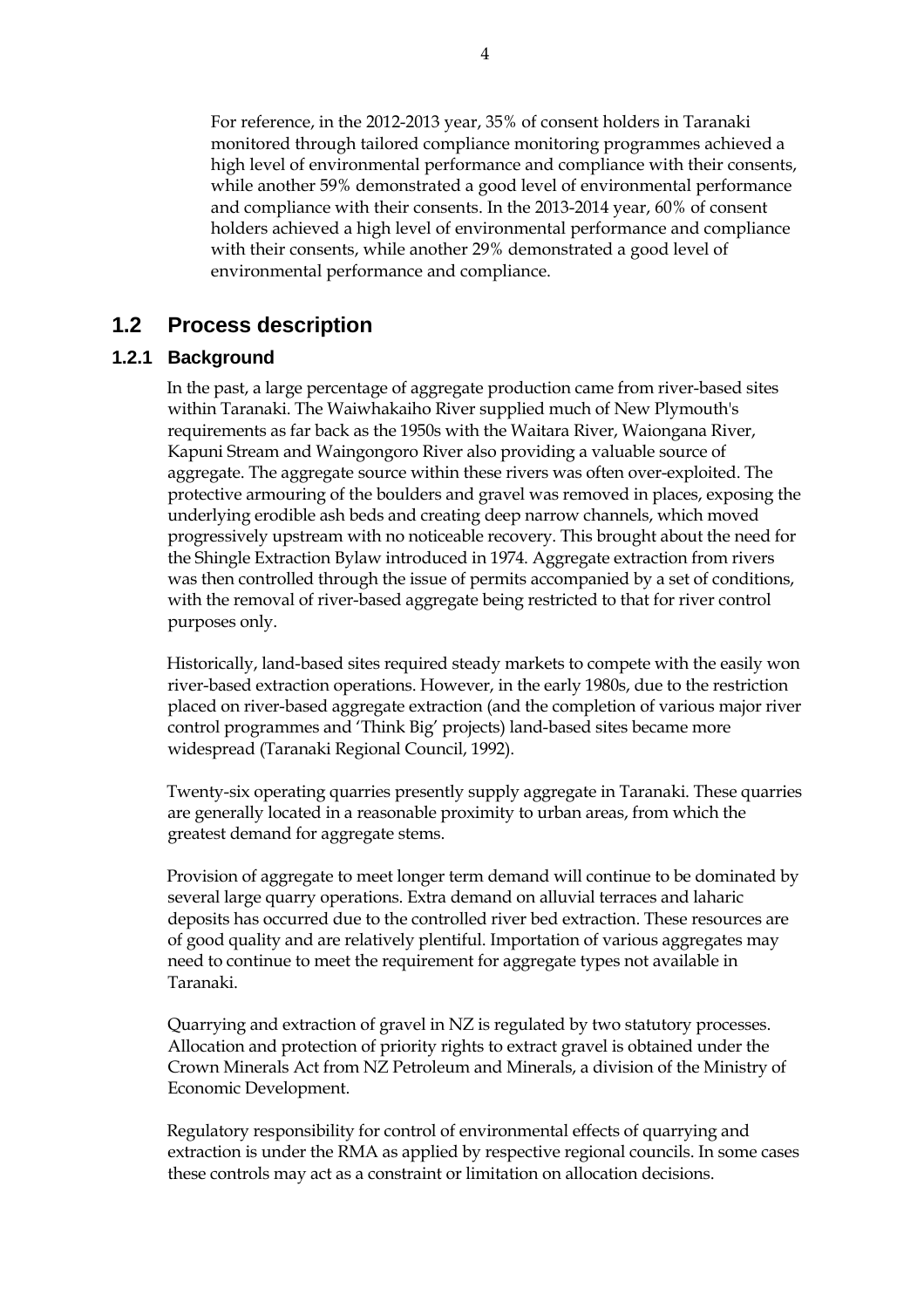Sections 15 and 30 of the RMA give regional councils responsibility for regulating and monitoring the discharge of contaminants into the environment. Discharges of water into water, contaminants onto or into land that may result in water contamination, and contaminants from industrial premises into air or onto/into land, may not take place unless expressly allowed by a rule in a regional plan, a resource consent, or national regulations. Aggregate extraction usually involves washing aggregates, and therefore requires the discharge of wastes. Other discharges, such as emissions to air from crushing and processing plants, disposal of spoil and solid wastes, and discharges of stormwater are also the responsibility of regional councils.

### **1.2.2 AA Contracting Quarry**

The Company's site is located at Te Arei Road, approximately 1.5 km southeast of the Bell Block industrial area. The Mangaoraka Stream runs along the eastern boundary of the site (Figure 1). The maximum area of ground to be disturbed at any one time is two hectares. Machinery includes a dry crusher and screening plant, digger and front-end loader.



Figure 1 Aerial Photo of The Company, Te Arei Road quarry Site

Stormwater is collected in a series of drains which are interconnected with the settling pond; the point of discharge into the Mangaoraka Stream is approximately 120 metres from the pond through a deep drain. Silt is collected in the drain prior to discharge through a controlled exit point into the stream. The site is contoured and bunded so that stormwater is directed away from the stream to the drain.

From July to August 2006, the Company deepened and augmented an existing sediment pond to cater for their stormwater discharges; this pond now has enough capacity to not only capture and treat stormwater but also for dealing with wash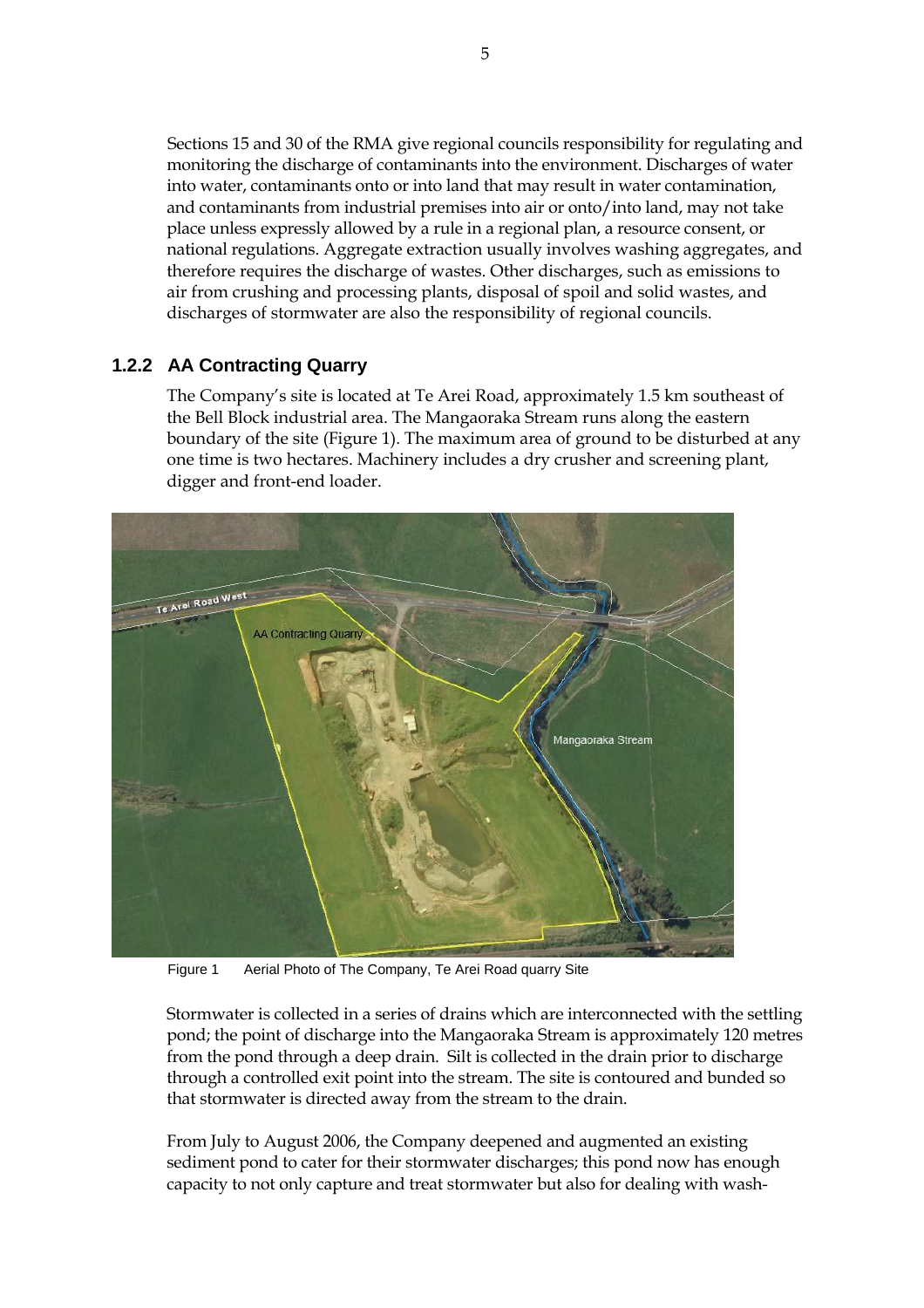water when necessary.

### **1.3 Resource consents**

#### **1.3.1 Water abstraction permit**

Section 14 of the RMA stipulates that no person may take, use, dam or divert any water, unless the activity is expressly allowed for by a resource consent or a rule in a regional plan.

Ensuring there are sufficient volumes of water within streams and rivers to protect aquatic habitat is a primary concern of The Council with respect to water abstraction permits. Water abstraction for quarries is primarily only required for the washing of aggregate, and in this regard the Council encourages the recycling of both washwater and stormwater to minimise the requirement to abstract surface water. Often when combined with efficient recycling, the small volumes of surface water required to be abstracted for washing at quarries fit within the permitted activity rule [Rule 15] of the Regional Fresh Water Plan for Taranaki. That is, the abstraction volume shall not exceed 50 cubic metres per day, and the abstraction rate shall not exceed 1.5 litres per second. Accordingly, AA contracting is not required to hold a water abstraction permit for its operation at Te Arei Road quarry.

#### **1.3.2 Water discharge permit**

Section 15(1)(a) of the RMA stipulates that no person may discharge any contaminant into water, unless the activity is expressly allowed for by a resource consent or a rule in a regional plan, or by national regulations.

 Water quality is a primary concern to The Council with regard to aggregate extraction. A quarry can operate as either a dry quarry discharging only stormwater or a 'washing' quarry where aggregate washing facilities are in place. Many of the quarries in Taranaki have some form of washing facility and also operate in the vicinity of a water body or have some form of discharge into a water body.

 Waste water from aggregate washing has a high silt concentration. Discharge of this water into a waterbody, particularly to a river during low flow, results in a smothering of instream life and deterioration in aesthetic conditions and can affect downstream abstractions of water, local fisheries and recreational activity.

Stormwater is generally less contaminated (in terms of silt concentration) and run-off tends to occur when rivers are in higher flow. This means that the effect of silt contamination is reduced due to lower quantities, dilution and carrying capacity. The installation of appropriate stormwater diversion structures, together with construction and maintenance of contaminated stormwater and aggregate washing discharge treatment facilities are to ensure quarry operations do not adversely affect water quality. Early in the 2009-2011 monitoring period the consent holder applied for a change of conditions to include the discharge of treated washwater.

The Company was granted water discharge permit 5651 to discharge treated stormwater and washwater from quarry operations into land and into the Mangaoraka Stream in the Waiongana catchment. The Council issued this permit on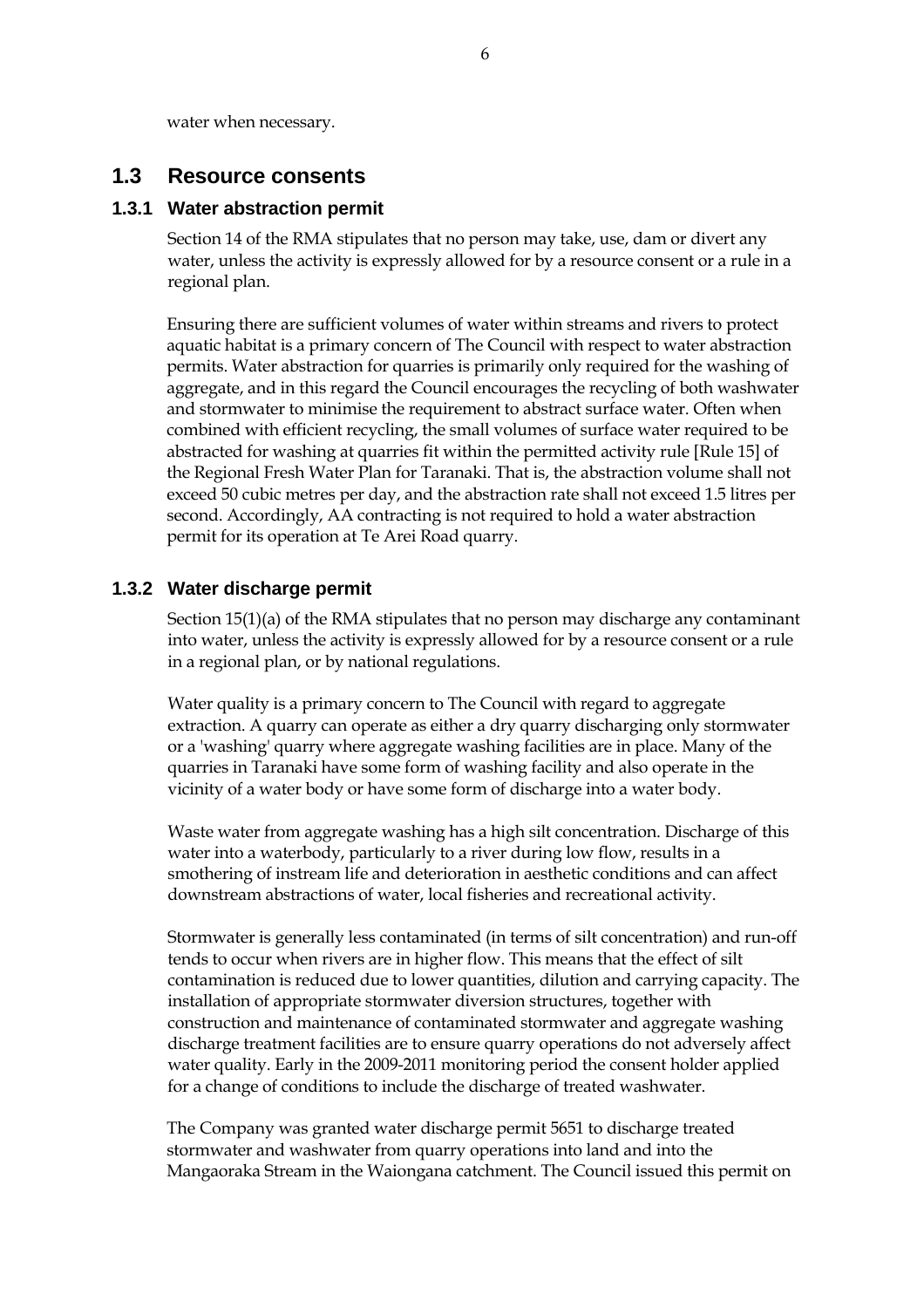28 July 2009 under section 87(e) of the RMA. This consent expired on 1 June 2014. An application for a consent renewal was received by The Council and is currently being processed.

There are 13 special conditions attached to this consent.

Condition 1 requires consent holder to adopt best practicable option to prevent adverse effects.

Condition 2 relates to maximum stormwater catchment area.

Condition 3 requires the consent holder to annually review and maintain the contingency plan.

Condition 4 relates to design, maintenance and management of stormwater systems.

Condition 5 states there is to be no direct discharge of untreated stormwater.

Condition 6 requires contouring and bunding to direct stormwater for treatment.

Condition 7 requires consent holder to control erosion in excavated areas and minimise silt and sediment in stormwater.

Condition 8 relates to progressive reinstatement of site to minimise excavated area.

Condition 9 requires maintenance of the silt control structures.

Condition 10 states the concentration limits the discharge must not exceed.

Condition 11 limits effects on water quality in the mixing zone.

Condition 12 limits effects on water clarity in the mixing zone.

Condition 13 relates to reinstatement of the quarry site.

A copy of the permit is attached in Appendix I.

### **1.3.3 Air discharge permit**

Section 15(1)(c) of the RMA stipulates that no person may discharge any contaminant from any industrial or trade premises into air, unless the activity is expressly allowed for by a resource consent, a rule in a regional plan, or by national regulations.

Rule 16 of the Council's Regional Air Quality Plan for Taranaki (July 2011) allows the discharge of emissions from quarrying operations as a permitted activity, subject to compliance with various environmental performance conditions.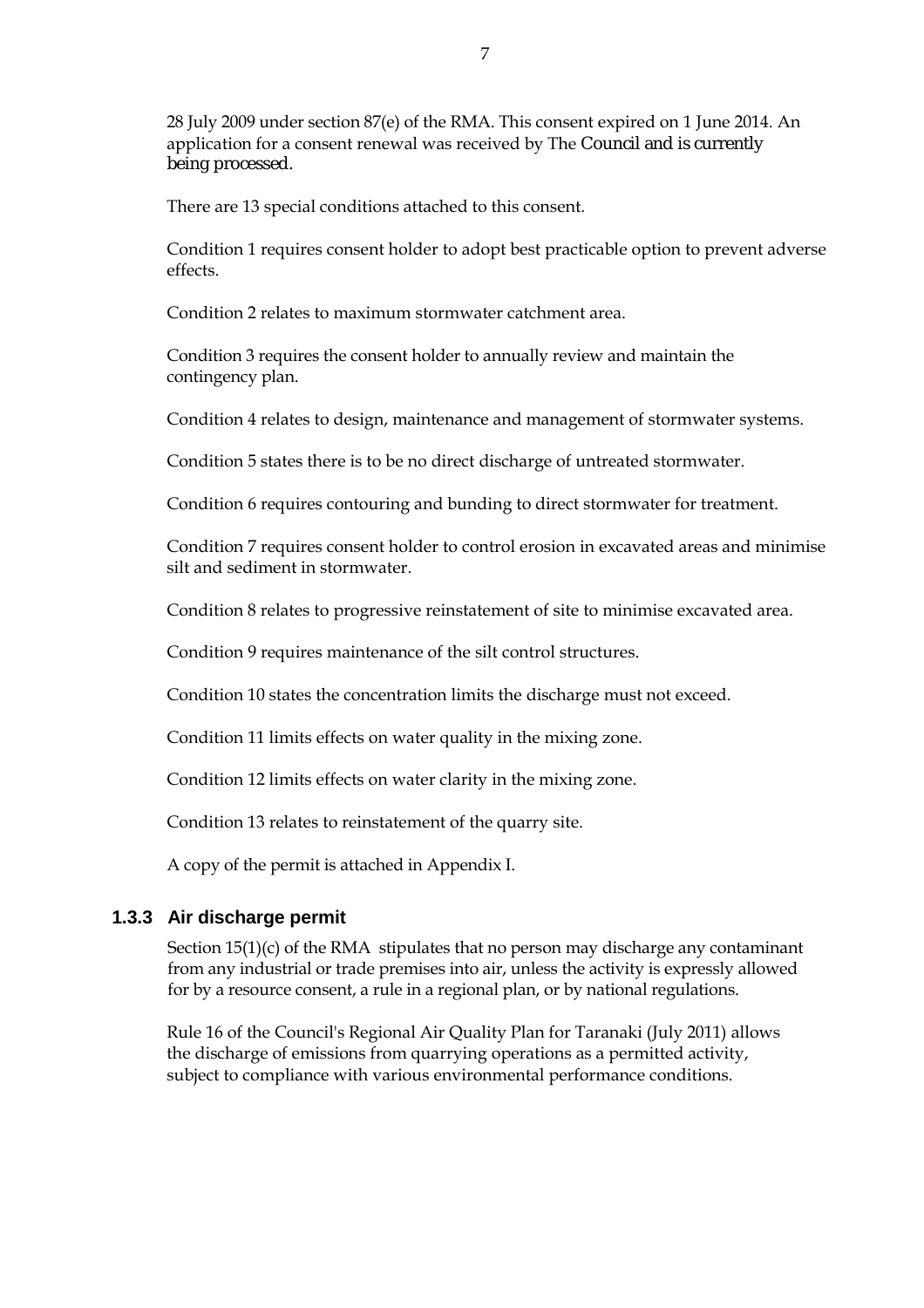### **1.4 Monitoring programme**

#### **1.4.1 Introduction**

Section 35 of the RMA sets out obligations upon the Council to: gather information, monitor, and conduct research on the exercise of resource consents, and the effects arising, within the Taranaki region and report upon these.

The Council may therefore make and record measurements of physical and chemical parameters, take samples for analysis, carry out surveys and inspections, conduct investigations, and seek information from consent holders.

The monitoring programme implemented by The Council in relation to the Company's quarry operation consisted of three primary components.

#### **1.4.2 Programme liaison and management**

There is generally a significant investment of time and resources by the Council in ongoing liaison with resource consent holders over consent conditions and their interpretation and application, in discussion over monitoring requirements, preparation for any reviews, renewals, or new consents, advice on the Council's environmental management strategies and the content of regional plans, and consultation on associated matters.

#### **1.4.3 Site inspections**

The Company's site was visited five times during the monitoring period. With regard to consents for the abstraction of or discharge to water, the main points of interest were plant processes with potential or actual discharges to receiving watercourses, including contaminated stormwater and process wastewaters. Air inspections focused on plant processes with associated actual and potential emission sources and characteristics, including potential odour, dust, noxious or offensive emissions. Sources of data being collected by the consent holder were identified and accessed, so that performance in respect of operation, internal monitoring, and supervision could be reviewed by the Council. The neighbourhood was surveyed for environmental effects.

#### **1.4.4 Chemical sampling**

A sampling site has been established by the Council, with a sample of the discharge to be collected once a year if warranted. Samples would only be obtained if a discharge was occurring from the site and a visual inspection of the discharge observed it was having an adverse effect on the receiving waters. No samples were collected during the 2011-2013 monitoring period.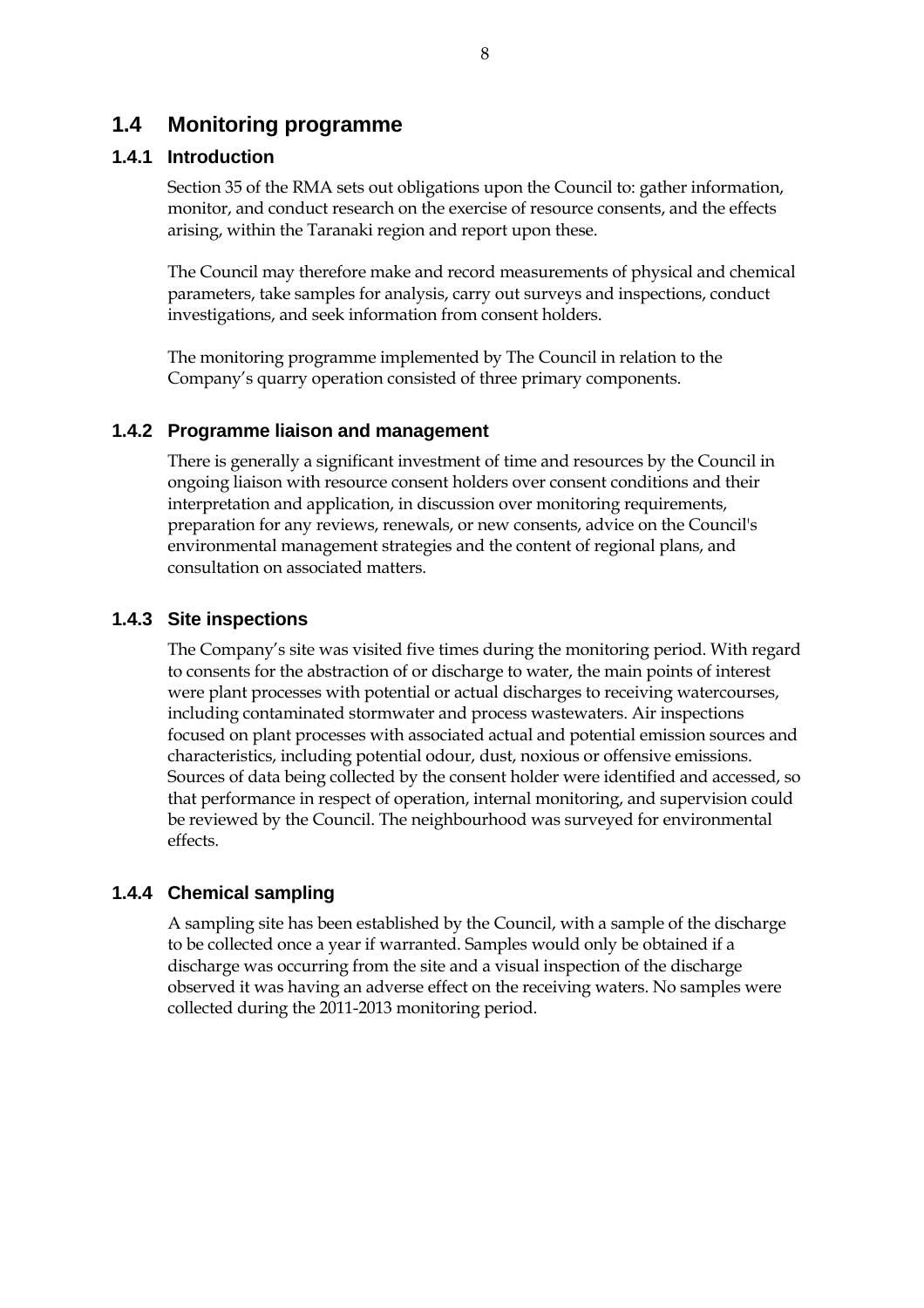# **2. Results**

## **2.1 Water**

### **2.1.1 Inspections**

#### **3 October 2011**

The inspection was undertaken during wet weather. The Gates were locked and there was no one onsite. There was some product stockpiled onsite. The stormwater was directed to the silt ponds. The discharge was clear and was having no effect on the receiving waters which were in flood. Over all the site was tidy and appeared to be complying with consent conditions at the time of inspection.

#### **14 February 2012**

The quarry gates were open but the site was unmanned at the time of inspection. There was some product stockpiled onsite. The site was tidy with and stormwater was directed to the settling ponds. The receiving waters looked clear below the discharge point. Over all the site was tidy and appeared to be complying with consent conditions at the time of inspection.

#### **31 May 2012**

The quarry gates were open and there was one staff member onsite extracting material to be processed, although no processing was taking place at the time of inspection. The stormwater was directed to the settling ponds which had a small discharge into the river. There was no visual impact on the receiving waters observed. There was some pampas and gorse on the property which needs spraying. The site was tidy and complying with consent conditions at the time of inspection.

#### **17 September 2012**

The quarry was manned. There was processing and washing of product occurring at the time of inspection. The washwater was directed to the silt ponds. The discharge was having no visual effect on the receiving waters which were in flood. The site is tidy and appeared to be complying with consent conditions at the time of inspection.

#### **28 January 2013**

There was no processing occurring at time of Inspection. The workers were sandblasting a digger. There was not a lot of product stockpiled onsite. Overall the site was tidy and appeared to be complying with consent conditions at the time of inspection.

### **2.1.2 Results of receiving environment monitoring**

During the monitoring period under review no samples of the receiving waters were collected from the Te Arei Road Quarry site. Inspection of the discharge from the ponds found the treated stormwater/washwater was causing no adverse effects in the receiving waters. No water samples were taken during the period under review.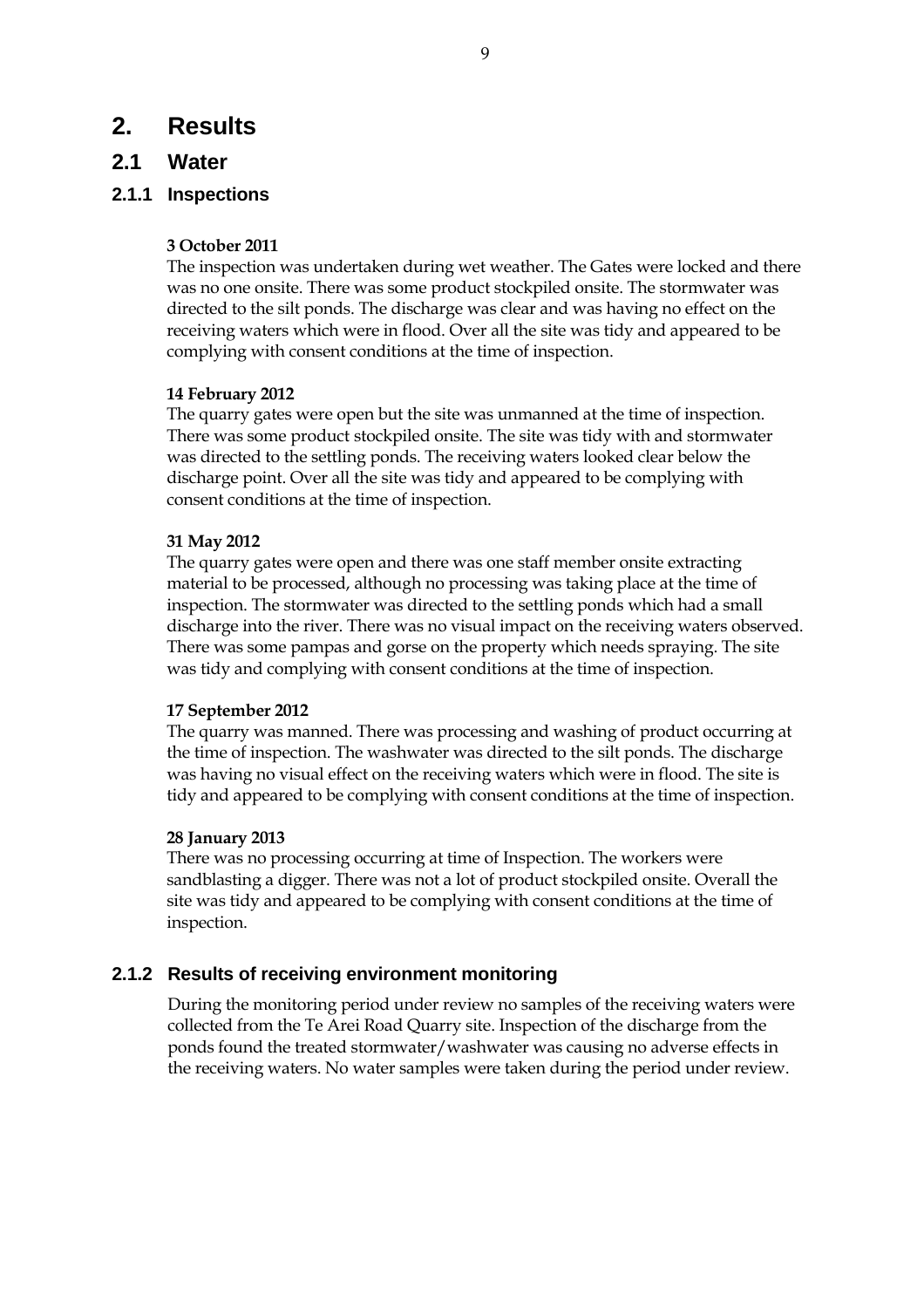# **2.2 Register of incidents**

The Council operates and maintains a register of all complaints or reported and discovered excursions from acceptable limits and practices, including noncompliance with consents, which may damage the environment. The Incident Register includes events where the company concerned has itself notified the Council. The register contains details of any investigation and corrective action taken.

Incidents may be alleged to be associated with a particular site. If there is an issue of legal liability, the Council must be able to prove by investigation that the identified company is indeed the source of the incident (or that the allegation cannot be proven).

During the 2011-2014 monitoring period there were no incidents recorded by the Council that were associated with the Company's Te Arei Road Quarry.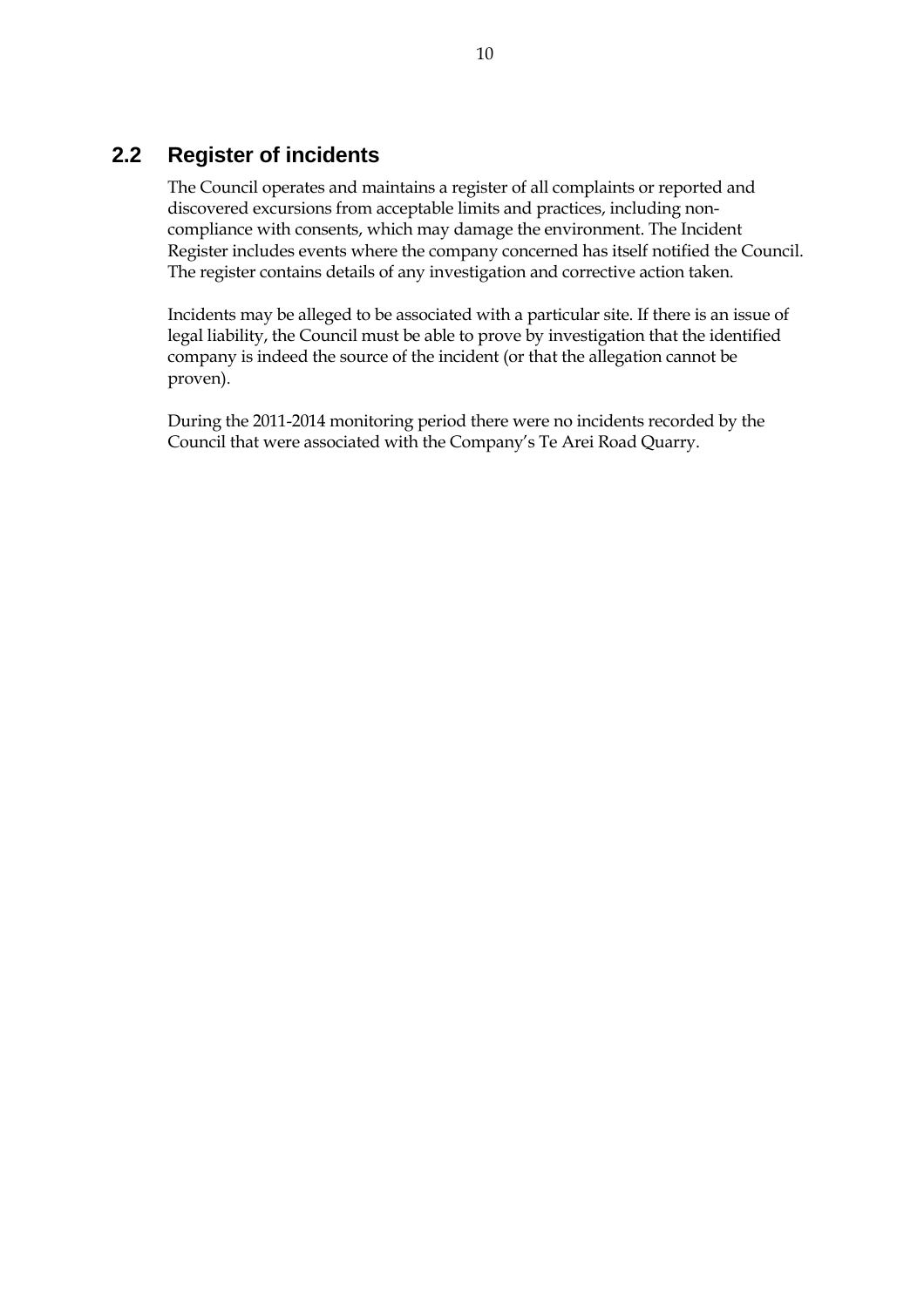# **3. Discussion**

# **3.1 Discussion of site performance**

The Te Arei Road quarry site was well maintained and generally tidy over the monitoring period July 2011-June 2013.

The site was appropriately contoured to direct all contaminated runoff to the stormwater settlement ponds. The recently improved settlement areas were maintained adequately (Figure 2).



Figure 2: Photo of the main settling pond

All conditions of consent were complied with during the monitoring period under review.

The Company's contingency plan for the site (as required by condition three of the consent) was reviewed and found satisfactory in December 2013.

# **3.2 Environmental effects of exercise of consents**

The main potential environmental effect quarries have on waterways is the discharge of washwater containing high levels of suspended sediment into nearby waterways. Such discharges may result in discolouration of the waterway near the discharge point and potentially smother benthic lifeforms, form a barrier to fish movement and affect fish spawning habitats.

The Council monitors for possible effects on stream life by conducting a visual inspection of the discharge from the quarry and streambed both up and downstream of the quarry discharge point.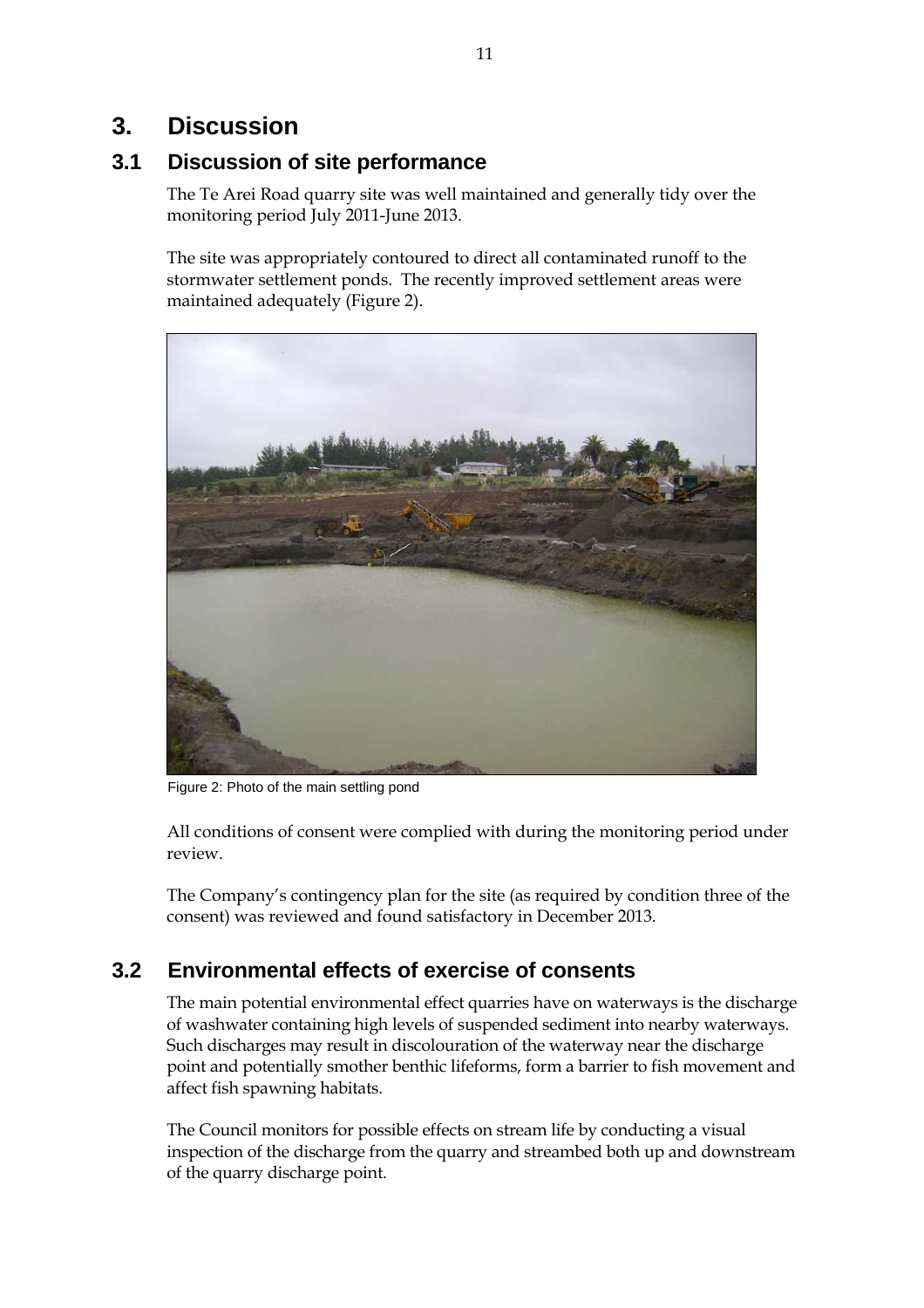Inspections of the site over the 2011-2013 monitoring period did not note any adverse effects occurring in the receiving waters. As in previous years, the stormwater discharges were within levels prescribed by the consent.

# **3.3 Evaluation of performance**

A tabular summary of the Company's compliance record for the year under review is set out in Table 1.

Table 1 Summary of performance for Consent 5651-1 Discharge of stormwater and washwater to land and to the Mangaoraka Stream

| <b>Condition requirement</b> |                                                                                                                                                                                                  | Means of monitoring during period under review                         | Compliance<br>achieved? |
|------------------------------|--------------------------------------------------------------------------------------------------------------------------------------------------------------------------------------------------|------------------------------------------------------------------------|-------------------------|
| 1.                           | Best practicable option to prevent or<br>minimise adverse effects                                                                                                                                | Site inspections                                                       | Yes                     |
| 2.                           | Maximum stormwater catchment area                                                                                                                                                                | Site inspections                                                       | Yes                     |
| 3.                           | Annually review and maintain a<br>contingency plan                                                                                                                                               | Contingency plan reviewed December 2013                                | Yes                     |
| 4.                           | Maintenance of the stormwater system<br>to ensure consent conditions are met                                                                                                                     | Consultation and inspection to ensure effective operation<br>of system | <b>Yes</b>              |
| 5.                           | No direct discharge of untreated<br>stormwater or groundwater                                                                                                                                    | Inspections of site and river                                          | Yes                     |
| 6.                           | Contour the active quarry site so that<br>all water is directed for treatment                                                                                                                    | Site inspections                                                       | Yes                     |
| 7.                           | Control erosion and minimise silt and<br>sediment in the stormwater                                                                                                                              | Inspections of site and downstream of discharge point                  | Yes                     |
| 8.                           | Progressive reinstatement of the<br>quarry to minimise the area of exposed<br>earth                                                                                                              | Site inspections                                                       | Yes                     |
| 9.                           | Proper and efficient maintenance of silt<br>control structures to maximise<br>stormwater treatment                                                                                               | Site inspections                                                       | Yes                     |
|                              | 10. Concentration limits in the discharge                                                                                                                                                        | Site inspections and sampling                                          | Yes                     |
|                              | 11. Discharge cannot cause adverse<br>effects beyond mixing zone                                                                                                                                 | Sampling not undertaken- discharge visually clean                      | Yes                     |
|                              | 12. Discharge not to increase turbidity by<br>more than 50%                                                                                                                                      | Site inspections                                                       | Yes                     |
|                              | 13. Site reinstatement at cessation of<br>quarrying                                                                                                                                              | N/A                                                                    | N/A                     |
|                              | Overall assessment of consent compliance and environmental performance in respect of this consent<br>High<br>Overall assessment of administrative performance in respect of this consent<br>High |                                                                        |                         |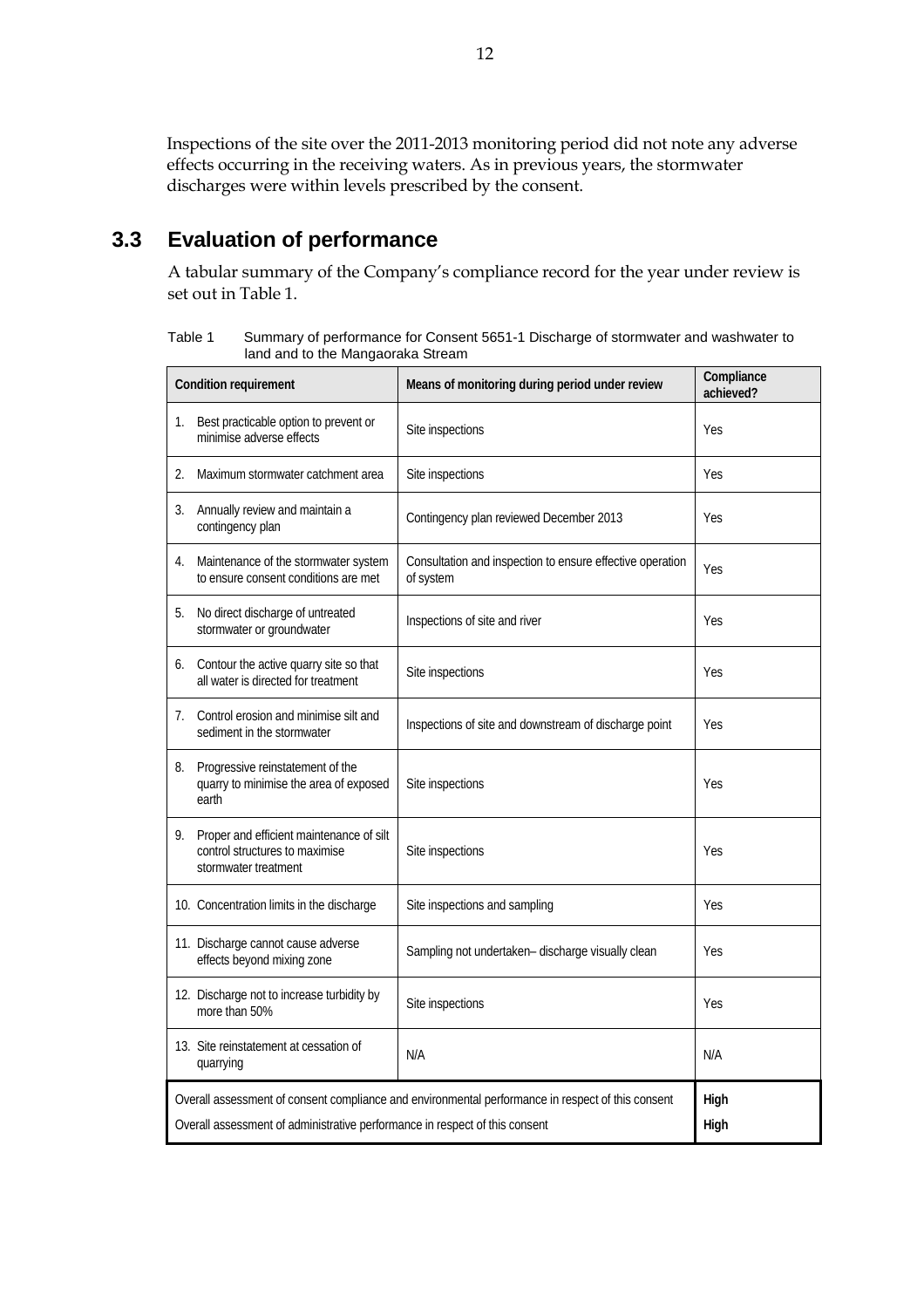During the year, the Company demonstrated a high level of environmental performance and compliance with the resource consents.

# **3.4 Recommendations from the 2009-2011 Annual Report**

THAT monitoring of discharges from AA Contracting's Te Arei Road site in the 2013- 2015 period continue at the same level as in 2011-2013.

# **3.5 Alterations to monitoring programmes for 2013-2015**

In designing and implementing the monitoring programmes for water discharges in the region, the Council has taken into account the extent of information made available by previous authorities, its relevance under the RMA, the obligations of the RMA in terms of monitoring discharges and effects, and subsequently reporting to the regional community, the scope of assessments required at the time of renewal of permits, and the need to maintain a sound understanding of industrial processes within Taranaki discharging water to the environment.

It is proposed that for the 2013-2015 monitoring period that the programme is unaltered from that of 2011-2013.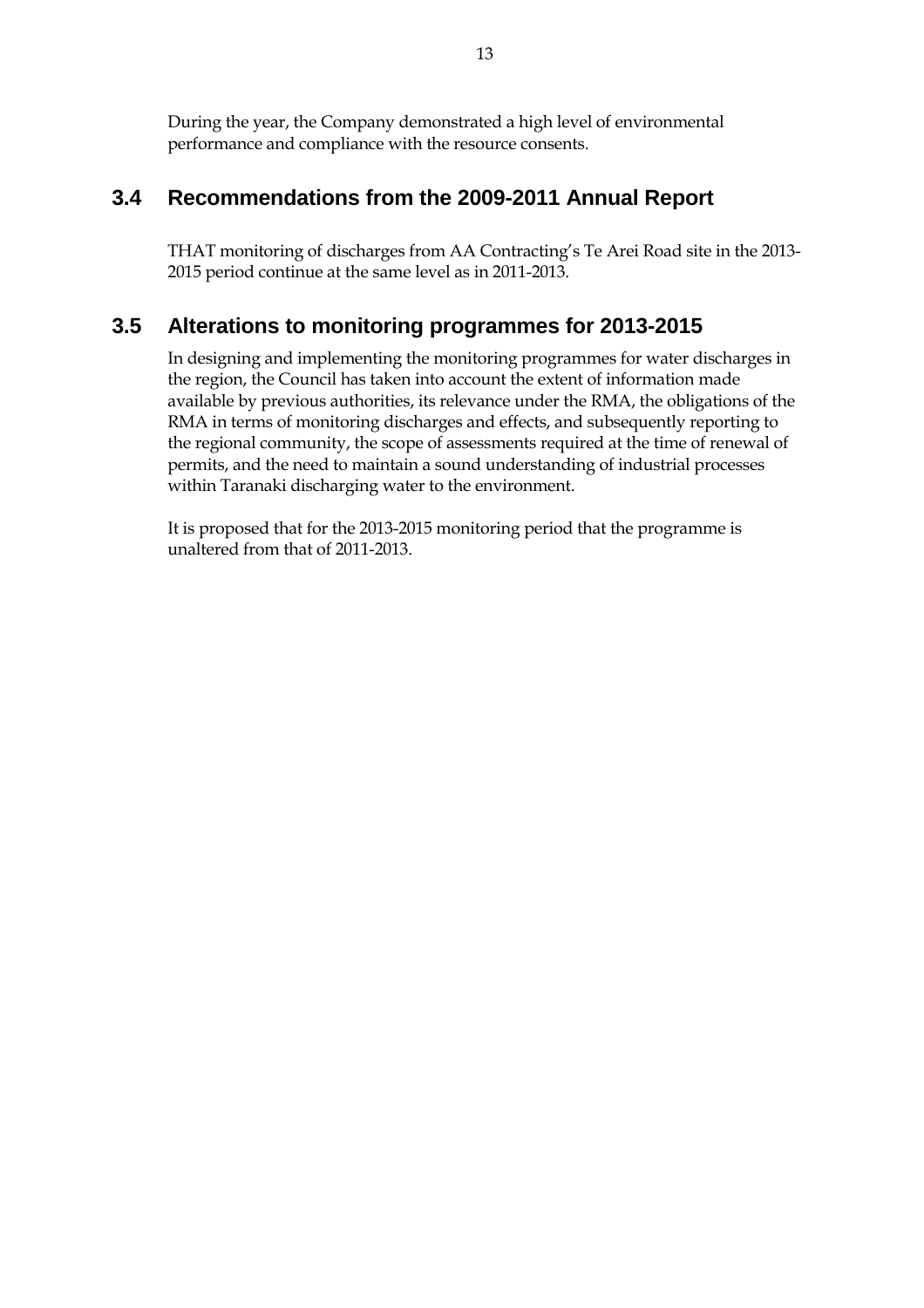# **4. Recommendation**

THAT monitoring of discharges from AA Contracting's Te Arei Road site in the 2013- 2015 period continue at the same level as in 2011-2013.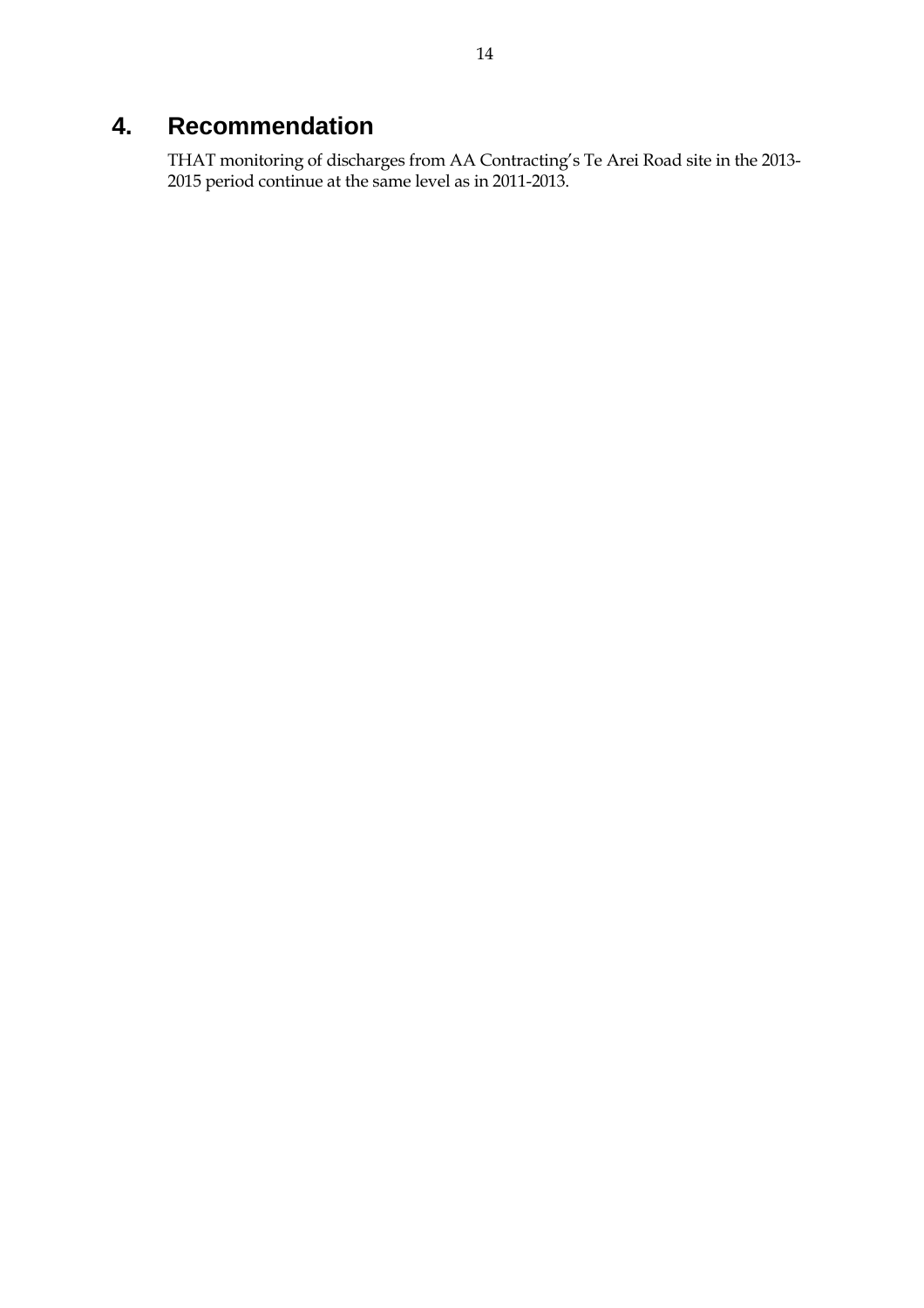# **Glossary of common terms and abbreviations**

The following abbreviations and terms may be used within this report:

| $Al^*$                    | aluminium                                                                                    |
|---------------------------|----------------------------------------------------------------------------------------------|
| $As^*$                    | arsenic                                                                                      |
| Biomonitoring             | assessing the health of the environment using aquatic organisms                              |
| <b>BOD</b>                | biochemical oxygen demand. A measure of the presence of degradable                           |
|                           | organic matter, taking into account the biological conversion of ammonia                     |
|                           | to nitrate                                                                                   |
| <b>BODF</b>               | biochemical oxygen demand of a filtered sample                                               |
| bund                      | a wall around a tank to contain its contents in the case of a leak                           |
| <b>CBOD</b>               | carbonaceous biochemical oxygen demand. A measure of the presence of                         |
|                           | degradable organic matter, excluding the biological conversion of                            |
|                           | ammonia to nitrate                                                                           |
| cfu                       | colony forming units. A measure of the concentration of bacteria usually                     |
|                           | expressed as per 100 millilitre sample                                                       |
| <b>COD</b>                | chemical oxygen demand. A measure of the oxygen required to oxidise                          |
|                           | all matter in a sample by chemical reaction                                                  |
| Condy                     | conductivity, an indication of the level of dissolved salts in a sample,                     |
|                           | usually measured at 20°C and expressed in mS/m                                               |
| $Cu*$                     |                                                                                              |
| Cumec                     | copper<br>A volumetric measure of flow-1 cubic metre per second $(1 \text{ m}^3 \text{s-1})$ |
| DO                        | dissolved oxygen                                                                             |
| <b>DRP</b>                | dissolved reactive phosphorus                                                                |
| E.coli                    |                                                                                              |
|                           | escherichia coli, an indicator of the possible presence of faecal material and               |
|                           | pathological micro-organisms. Usually expressed as colony forming units                      |
|                           | per 100 millilitre sample                                                                    |
| Ent                       | enterococci, an indicator of the possible presence of faecal material and                    |
|                           | pathological micro-organisms. Usually expressed as colony forming units                      |
|                           | per 100 millilitre of sample                                                                 |
| $\boldsymbol{\mathrm{F}}$ | fluoride                                                                                     |
| FC                        | faecal coliforms, an indicator of the possible presence of faecal material                   |
|                           | and pathological micro-organisms. Usually expressed as colony forming                        |
|                           | units per 100 millilitre sample                                                              |
| fresh                     | elevated flow in a stream, such as after heavy rainfall                                      |
| $g/m^3$                   | grams per cubic metre, and equivalent to milligrams per litre $(mg/L)$ . In                  |
|                           | water, this is also equivalent to parts per million (ppm), but the same                      |
|                           | does not apply to gaseous mixtures                                                           |
| 1/s                       | litres per second                                                                            |
| <b>MCI</b>                | macroinvertebrate community index; a numerical indication of the state                       |
|                           | of biological life in a stream that takes into account the sensitivity of the                |
|                           | taxa present to organic pollution in stony habitats                                          |
| mS/m                      | millisiemens per metre                                                                       |
| Mixing zone               | the zone below a discharge point where the discharge is not fully mixed                      |
|                           | with the receiving environment. For a stream, conventionally taken as a                      |
|                           | length equivalent to 7 times the width of the stream at the discharge point                  |
| NH <sub>4</sub>           | ammonium, normally expressed in terms of the mass of nitrogen (N)                            |
| NH <sub>3</sub>           | unionised ammonia, normally expressed in terms of the mass of nitrogen                       |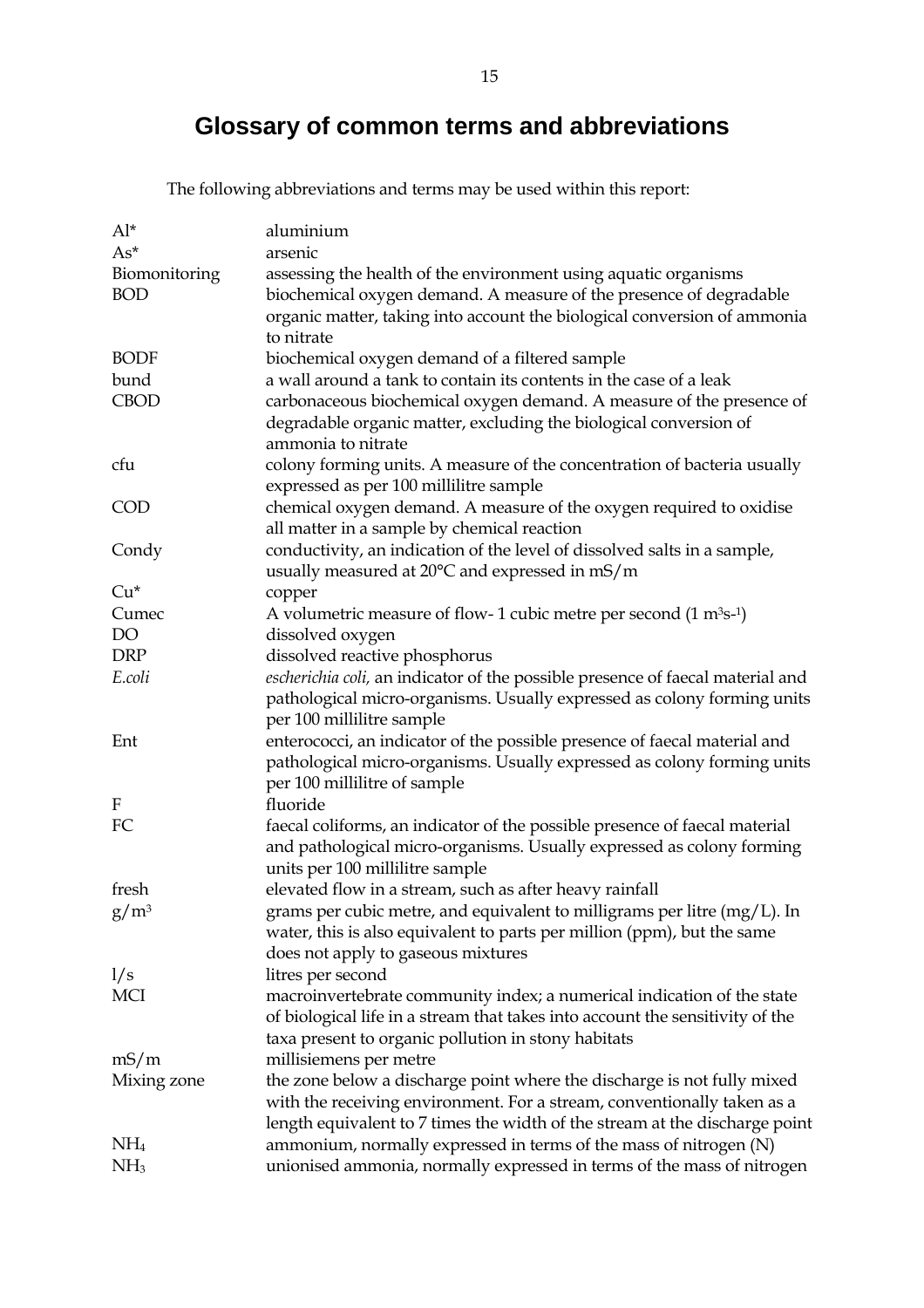|                  | (N)                                                                                                                                                                                                                                                                                                         |
|------------------|-------------------------------------------------------------------------------------------------------------------------------------------------------------------------------------------------------------------------------------------------------------------------------------------------------------|
| NO <sub>3</sub>  | nitrate, normally expressed in terms of the mass of nitrogen (N)                                                                                                                                                                                                                                            |
| <b>NTU</b>       | Nephelometric Turbidity Unit, a measure of the turbidity of water                                                                                                                                                                                                                                           |
| O&G              | oil and grease, defined as anything that will dissolve into a particular                                                                                                                                                                                                                                    |
|                  | organic solvent (e.g. hexane). May include both animal material (fats) and<br>mineral matter (hydrocarbons)                                                                                                                                                                                                 |
| $Pb^*$           | lead                                                                                                                                                                                                                                                                                                        |
| pH               | a numerical system for measuring acidity in solutions, with 7 as neutral.<br>Numbers lower than 7 are increasingly acidic and higher than 7 are<br>increasingly alkaline. The scale is logarithmic i.e. a change of 1 represents<br>a ten-fold change in strength. For example, a pH of 4 is ten times more |
|                  | acidic than a pH of 5                                                                                                                                                                                                                                                                                       |
| Physicochemical  | measurement of both physical properties (e.g. temperature, clarity,                                                                                                                                                                                                                                         |
|                  | density) and chemical determinants (e.g. metals and nutrients) to                                                                                                                                                                                                                                           |
|                  | characterise the state of an environment                                                                                                                                                                                                                                                                    |
| $PM_{10}$        | relatively fine airborne particles (less than 10 micrometre diameter)                                                                                                                                                                                                                                       |
| Resource consent | refer Section 87 of the RMA. Resource consents include land use consents<br>(refer Sections 9 and 13 of the RMA), coastal permits (Sections 12, 14 and<br>15), water permits (Section 14) and discharge permits (Section 15)                                                                                |
| <b>RMA</b>       | RMA1991 and including all subsequent amendments                                                                                                                                                                                                                                                             |
| <b>SS</b>        | suspended solids                                                                                                                                                                                                                                                                                            |
| <b>SQMCI</b>     | semi quantitative macroinvertebrate community index;                                                                                                                                                                                                                                                        |
| Temp             | temperature, measured in °C (degrees Celsius)                                                                                                                                                                                                                                                               |
| Turb             | turbidity, expressed in NTU                                                                                                                                                                                                                                                                                 |
| UI               | Unauthorised Incident                                                                                                                                                                                                                                                                                       |
| <b>UIR</b>       | Unauthorised Incident Register - contains a list of events recorded by the<br>Council on the basis that they may have the potential or actual<br>environmental consequences that may represent a breach of a consent or<br>provision in a Regional Plan                                                     |
| $Zn^*$           | zinc                                                                                                                                                                                                                                                                                                        |
|                  |                                                                                                                                                                                                                                                                                                             |

\*an abbreviation for a metal or other analyte may be followed by the letters 'As', to denote the amount of metal recoverable in acidic conditions. This is taken as indicating the total amount of metal that might be solubilised under extreme environmental conditions. The abbreviation may alternatively be followed by the letter 'D', denoting the amount of the metal present in dissolved form rather than in particulate or solid form.

For further information on analytical methods, contact the Council's laboratory.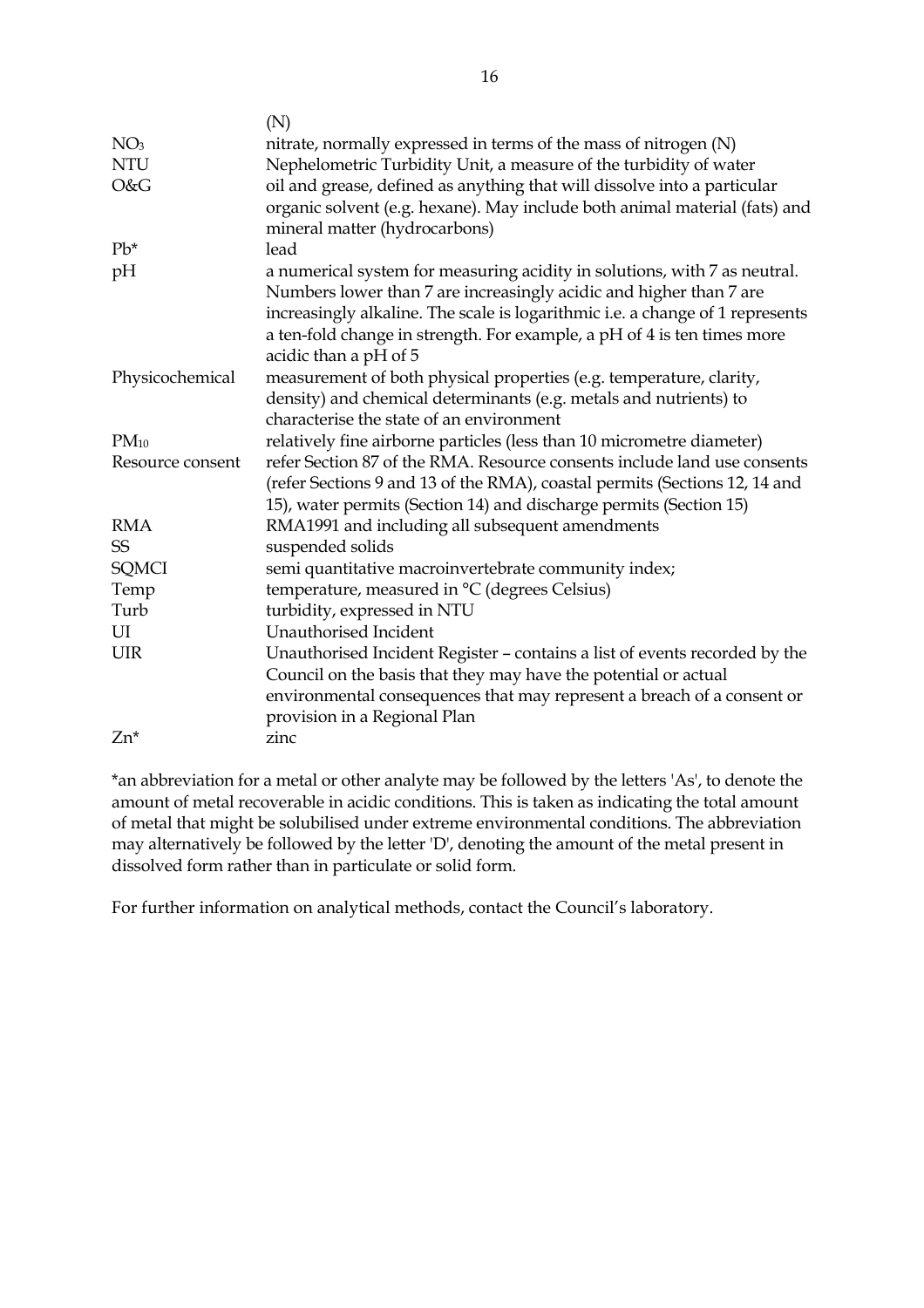# **Bibliography and references**

- Taranaki Regional Council 2009: 'AA Contracting Monitoring Programme Biennial Report 2009-2011.' Technical Report 2011 - 67
- Taranaki Regional Council 2009: 'AA Contracting Monitoring Programme Biennial Report 2007-2009.' Technical Report 2009 - 61
- Taranaki Regional Council 2007: 'AA Contracting Monitoring Programme Biennial Report 2005-2007.' Technical Report 2007 - 73
- Taranaki Regional Council, 2005: 'AA Contracting Monitoring Programme Biennial Report 2003-2005.' Technical Report 2005 - 19
- Taranaki Regional Council, 2003: 'AA Contracting Monitoring Programme Biennial Report 2001-2003.' Technical Report 2003– 46
- Taranaki Regional Council, 2001: 'AA Contracting Monitoring Programme Biennial Report 1999-2001.' Technical Report 2001– 56
- Taranaki Regional Council, 1999: 'Quarries Monitoring Programme Annual Report 1998-99 AA Contracting, Kaipi Road.' Technical Report 99-84
- Taranaki Regional Council, 1998: 'Quarries Monitoring Programme Annual Report 1997-98 AA Contracting, Kaipi Road.' Technical Report 98-15
- Taranaki Regional Council, 1997: 'Quarries Monitoring Programme Annual Report 1996-97 AA Contracting Limited, Kaipi Road.' Technical Report 97-32
- Taranaki Regional Council, 1992: Regional Policy Statement Working Paper. Aggregate extraction in Taranaki. TRC Report.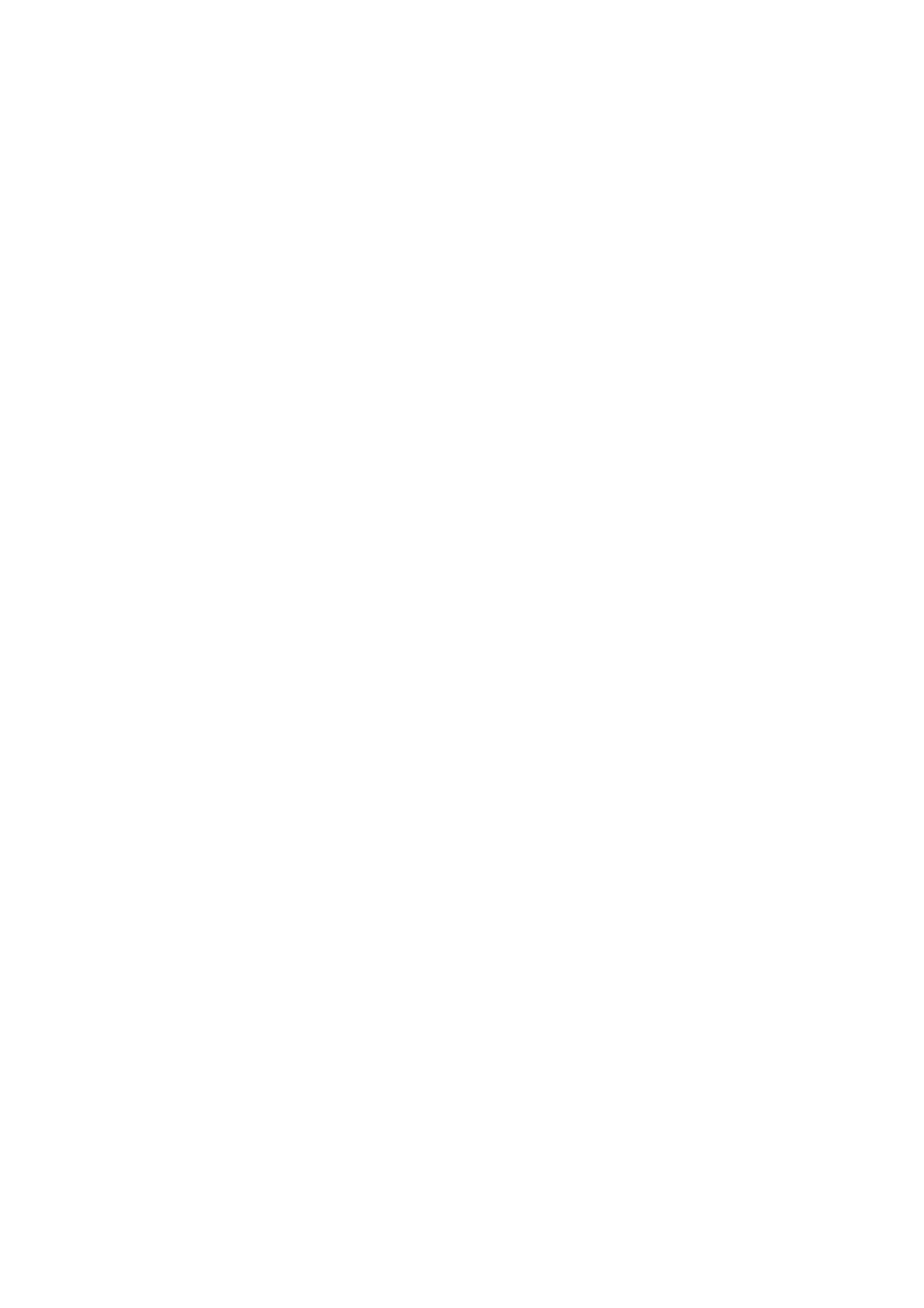**Appendix I** 

**Resource consents held by AA Contracting**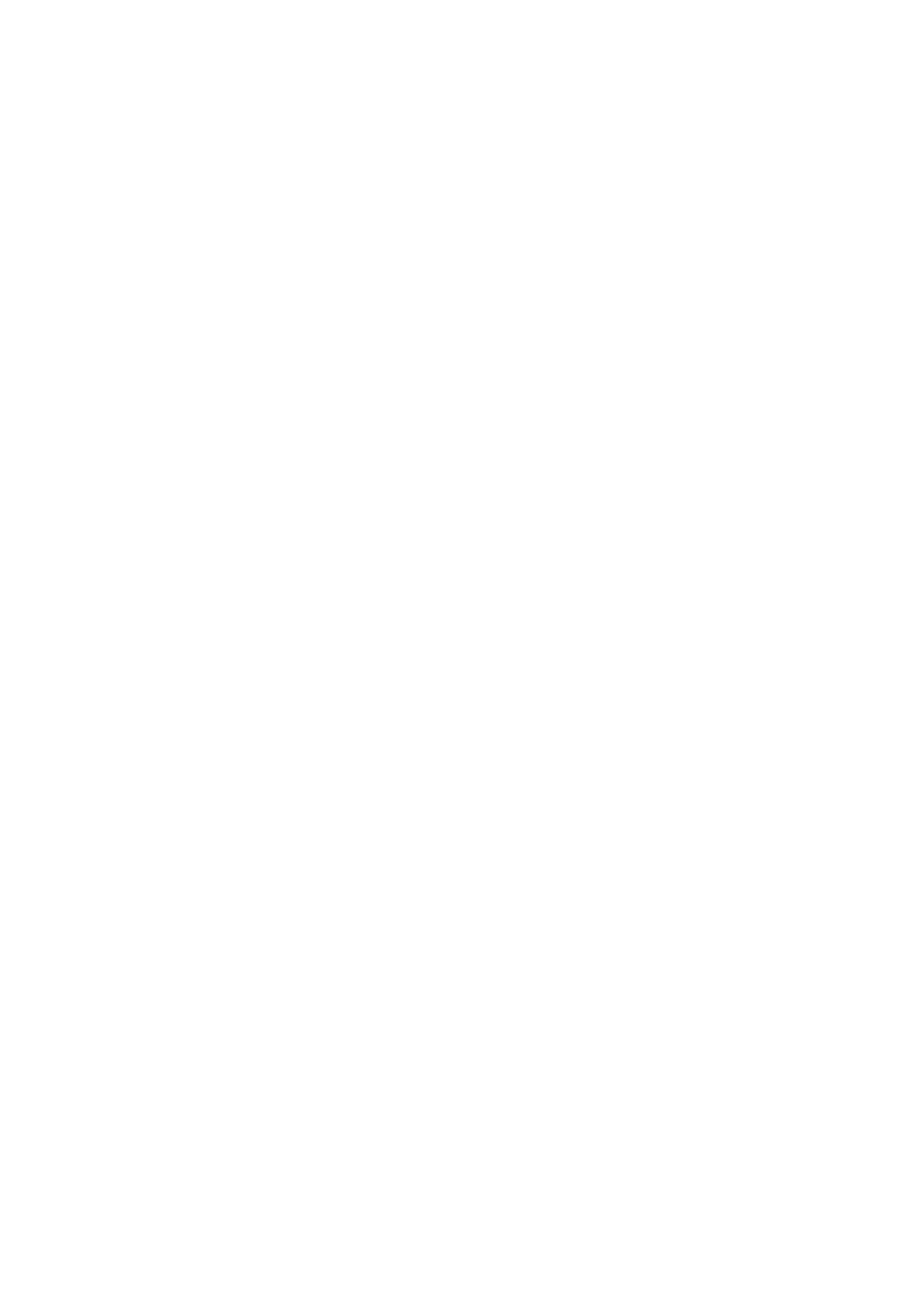### **Discharge Permit Pursuant to the Resource Management Act 1991 a resource consent is hereby granted by the Taranaki Regional Council**

| Name of         | AA Contracting Limited |
|-----------------|------------------------|
| Consent Holder: | 68 Henwood Road        |
|                 | RD <sub>2</sub>        |
|                 | NEW PLYMOUTH 4372      |
|                 |                        |

| Change To               | 28 July 2009 | [Granted: 21 July 2000] |
|-------------------------|--------------|-------------------------|
| <b>Conditions Date:</b> |              |                         |

# **Conditions of Consent**

| <b>Consent Granted:</b> | To discharge treated stormwater and washwater from<br>quarry operations into land and into the Mangaoraka<br>Stream in the Waiongana catchment at or about (NZTM)<br>1703148E-5678355N |
|-------------------------|----------------------------------------------------------------------------------------------------------------------------------------------------------------------------------------|
| <b>Expiry Date:</b>     | 1 June 2014                                                                                                                                                                            |
| Site Location:          | 179 Te Arei Road, Lepperton                                                                                                                                                            |
| Legal Description:      | Kaipakopako 4B Blk III Paritutu SD                                                                                                                                                     |

- Catchment: Waiongana
- Tributary: Mangaoraka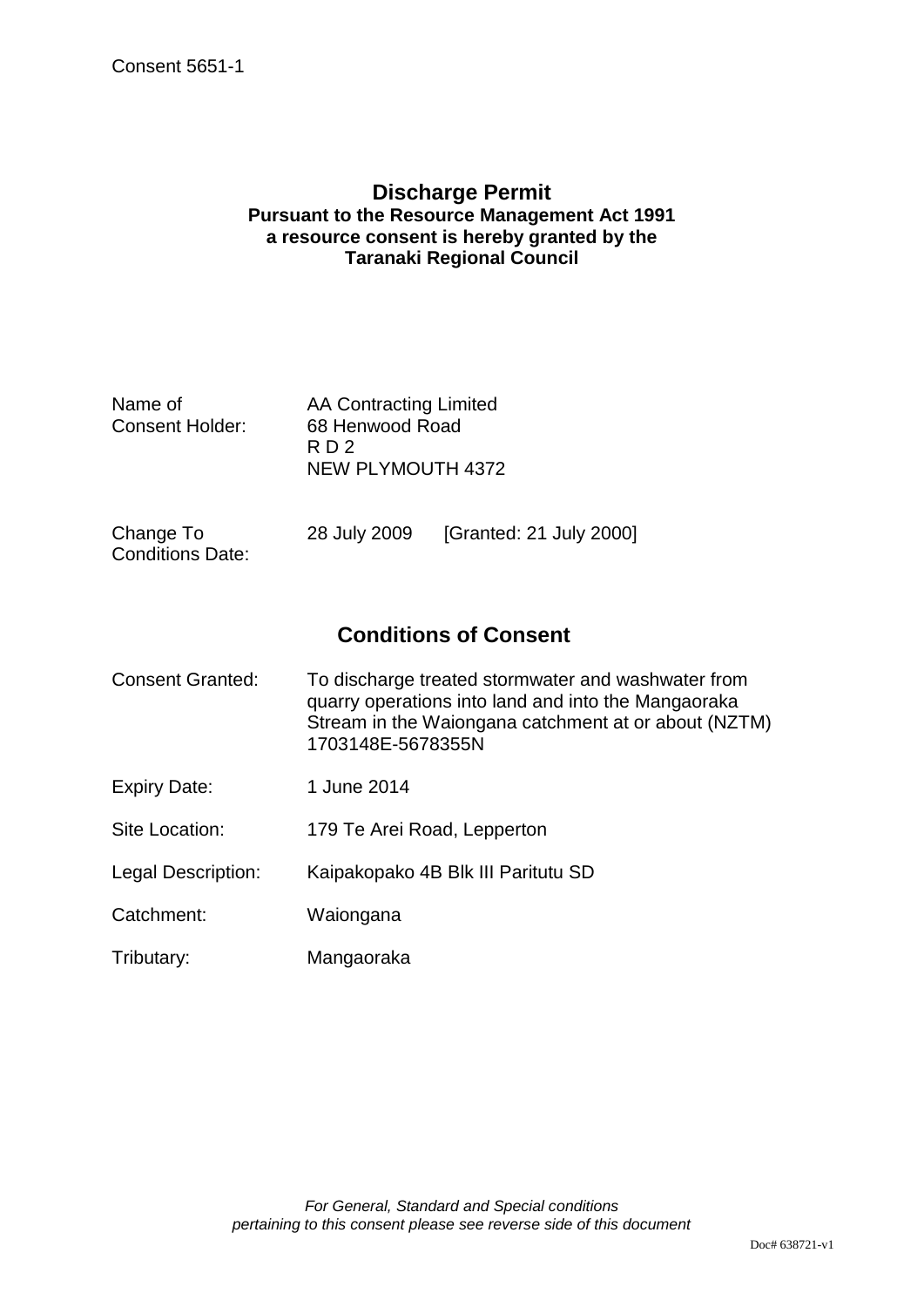### **General conditions**

- a) On receipt of a requirement from the Chief Executive, Taranaki Regional Council the consent holder shall, within the time specified in the requirement, supply the information required relating to the exercise of this consent.
- b) Unless it is otherwise specified in the conditions of this consent, compliance with any monitoring requirement imposed by this consent must be at the consent holder's own expense.
- c) The consent holder shall pay to the Council all required administrative charges fixed by the Council pursuant to section 36 in relation to:
	- i) the administration, monitoring and supervision of this consent; and
	- ii) charges authorised by regulations.

#### **Special conditions**

#### **Conditions 1 – 2 [unchanged]**

- 1. The consent holder shall at all times adopt the best practicable option to prevent or minimise any adverse effects of the discharge on any water body.
- 2. The maximum stormwater catchment area shall be no more than 20 000 m2.

### **Condition 3 – [changed]**

3. The consent holder shall annually review and maintain the contingency plan.

### **Conditions 4 – 5 [unchanged]**

- 4. The design, management and maintenance of the stormwater system shall be generally undertaken in accordance with the information submitted in support of the application and to ensure that the conditions of this consent can be met.
- 5. There shall be no direct discharge of untreated stormwater or groundwater from the active quarry site into the Mangaoraka Stream as a result of the exercise of this consent.

#### **[Previously condition 6 deleted]**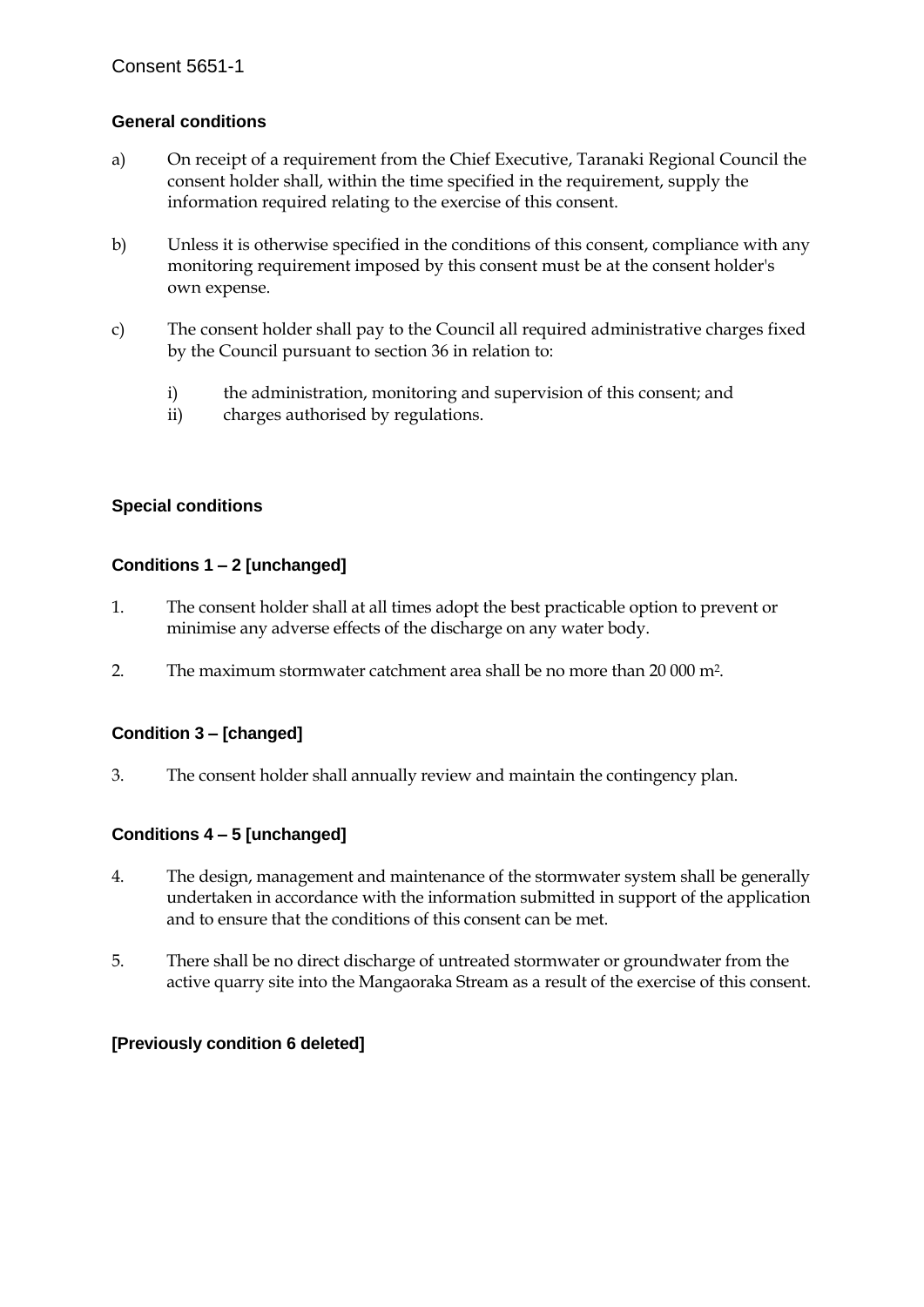### **Conditions 6 – 13 [Previously conditions 7 – 14 unchanged]**

- 6. That as far as practicable the active quarry area shall be contoured/bunded so that all water generated in this area is directed to the silt control structures for treatment prior to discharge and so that the flow of uncontaminated stormwater into this area is prevented.
- 7. The consent holder shall undertake measures during excavation to control erosion of exposed areas within the quarry site and to minimise the amounts of silt and sediment which could be contained in the stormwater licensed by this consent.
- 8. The consent holder shall operate and progressively reinstate the quarry site in a manner which minimises the quarry stormwater catchment area, and ensures that the area of exposed unvegetated earth within the quarry's stormwater catchment is kept to a minimum at all times.
- 9. That the consent holder shall properly and efficiently maintain and operate the silt control structures in such a manner that any discharge which may occur shall not breach the conditions of this consent. The silt control structures shall be operated, as far as practicable, so as to maximise the treatment of the stormwater, and to minimise the duration, frequency, and rate of the discharge.
- 10. The following concentrations shall not be exceeded in the discharge effluent:

| Component                          | Concentration                |
|------------------------------------|------------------------------|
| pH (range)                         | $6.5 - 8.5$                  |
| suspended solids                   | $100 \text{ gm}^{-3}$        |
| total recoverable hydrocarbons     |                              |
| [infrared spectroscopic technique] | $15 \text{ gm}$ <sup>3</sup> |

This condition shall apply prior to the entry of the treated stormwater into the receiving waters of the Mangaoraka Stream, at a designated sampling point approved by the Chief Executive, Taranaki Regional Council.

- 11. After allowing for reasonable mixing, within a mixing zone extending 25 metres downstream of the discharge point, the discharge shall not give rise to any of the following effects in the receiving waters of the Mangaoraka Stream:
	- a) the production of any conspicuous oil or grease films, scums or foams, or floatable or suspended materials;
	- b) any conspicuous change in the colour or visual clarity;
	- c) any emission of objectionable odour;
	- d) the rendering of fresh water unsuitable for consumption by farm animals;
	- e) any significant adverse effects on aquatic life.
- 12. After allowing for reasonable mixing, within a mixing zone extending 25 metres downstream of the discharge point, the discharge shall not give rise to an increase in turbidity of more than 50%, as determined using the standard black disk measure, in the receiving waters of the Mangaoraka Stream.